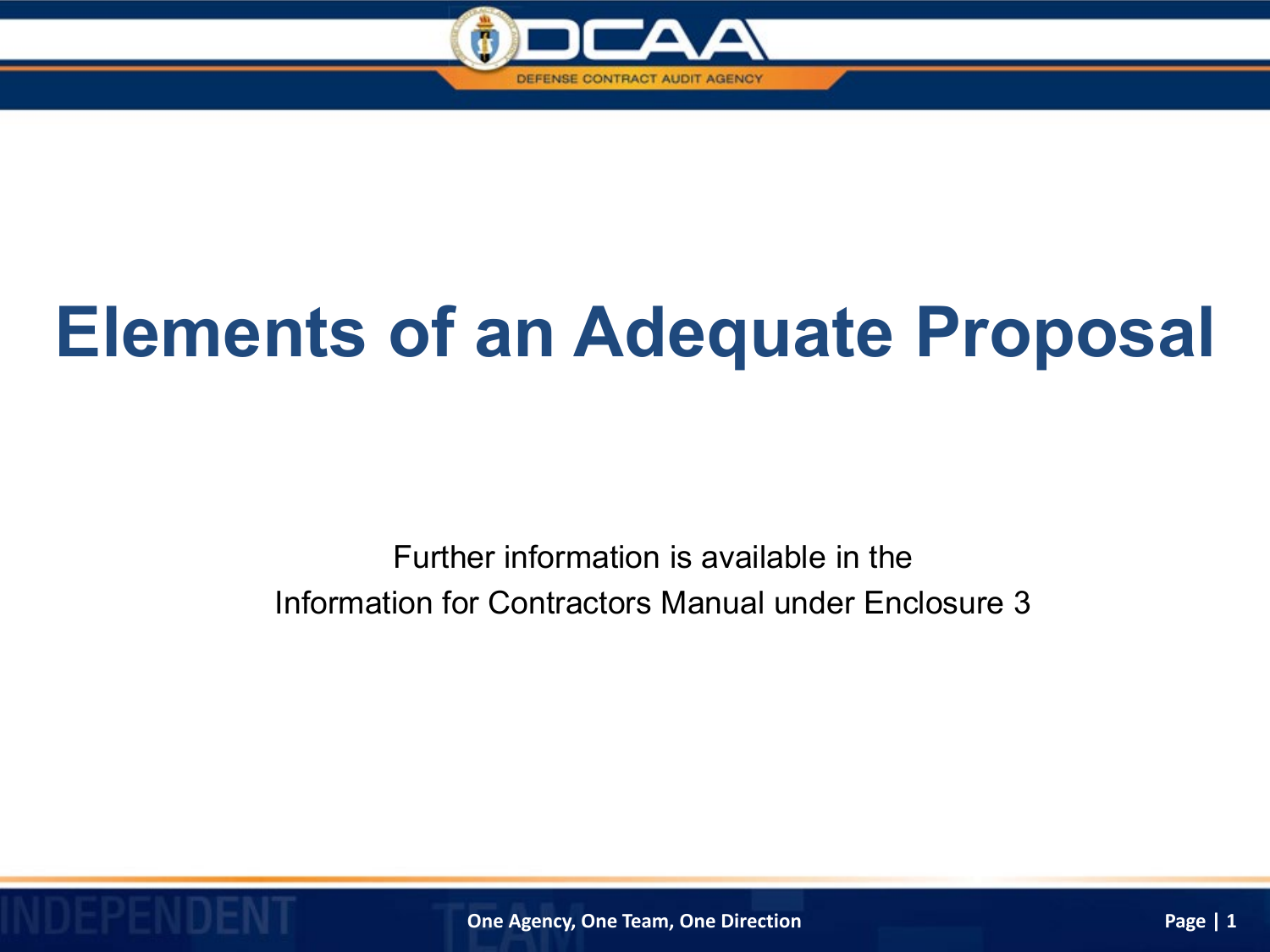

### **Today's Discussion**

- Price Proposal
	- **Price Proposal Adequacy**
	- Common Proposal Deficiencies
- Adequate Cost or Pricing Data
- On-line Resources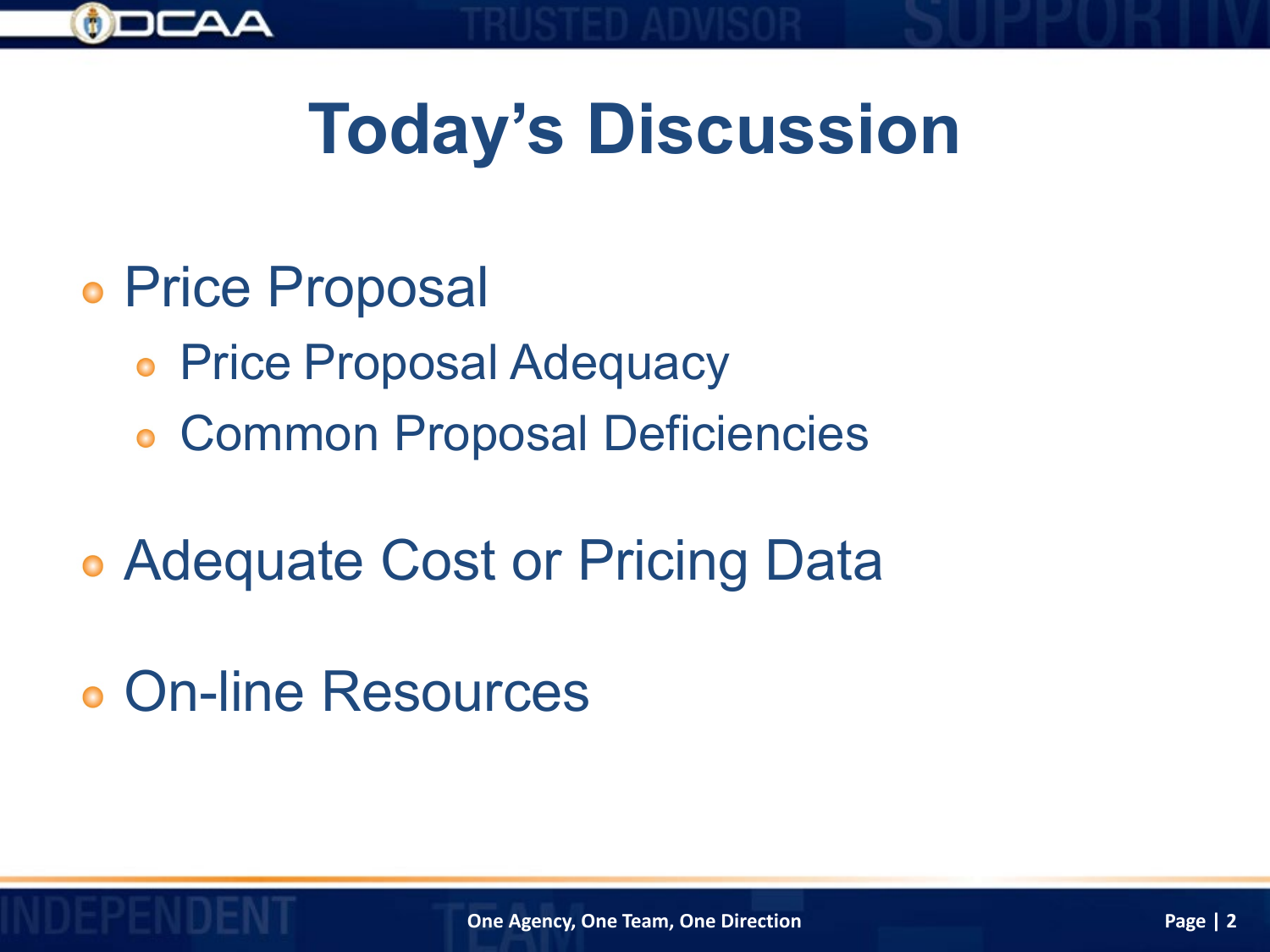

# **Proposal Adequacy**

- **The Contractor is responsible for providing** adequate supporting data.
- The contractor bears the burden of proof in establishing reasonableness of proposed costs.
- The basis and rationale for all proposed costs should be provided as part of the proposal so that the government can place reliance on the information as current, accurate, and complete.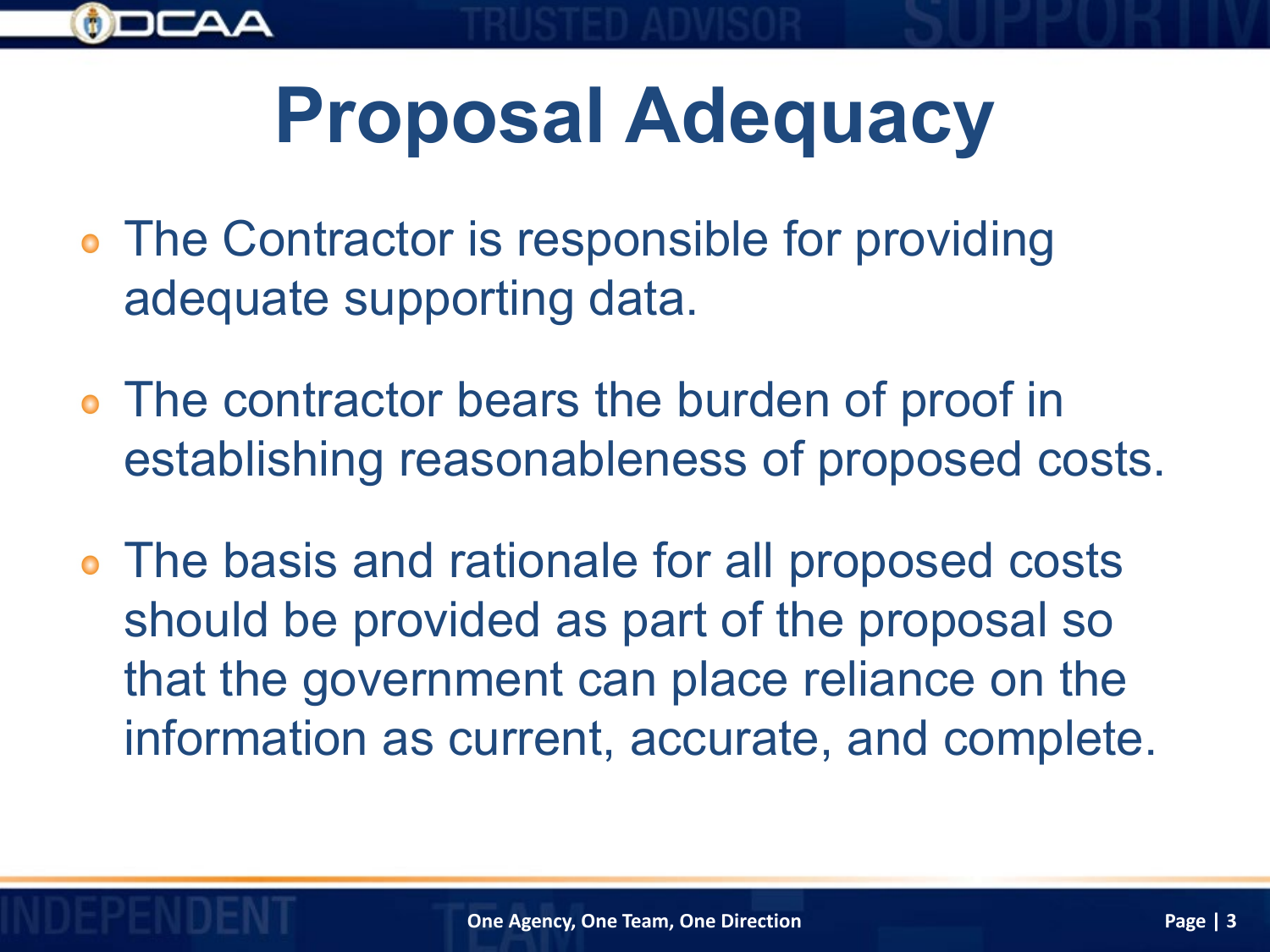

# **Price Proposal Adequacy**

How is proposal adequacy determined?

FAR Part 15, Table 15-2 – Instructions for submitting cost/price proposals when certified cost or pricing data are required.

DFARS 252.215-7009 Proposal Adequacy Checklist - New Requirement - Provides location of requested information or an explanation of why the requested information is not provided.



**Proposal Adequacy Checklist**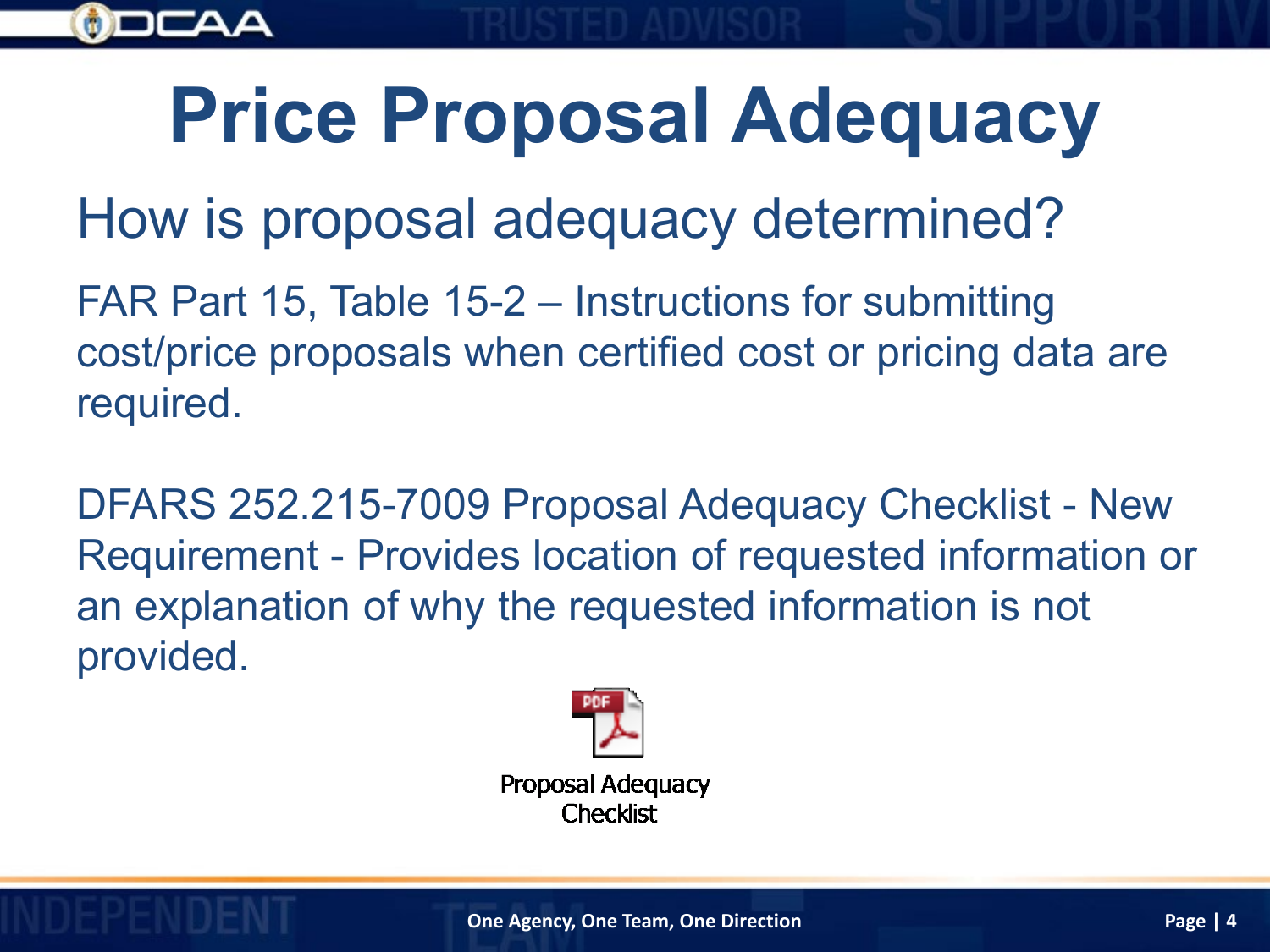

# **Proposal Cost Elements**

- Direct Labor
- Material
- Subcontracts
- Other Direct Costs (ODCs)
- **o** Indirect Rates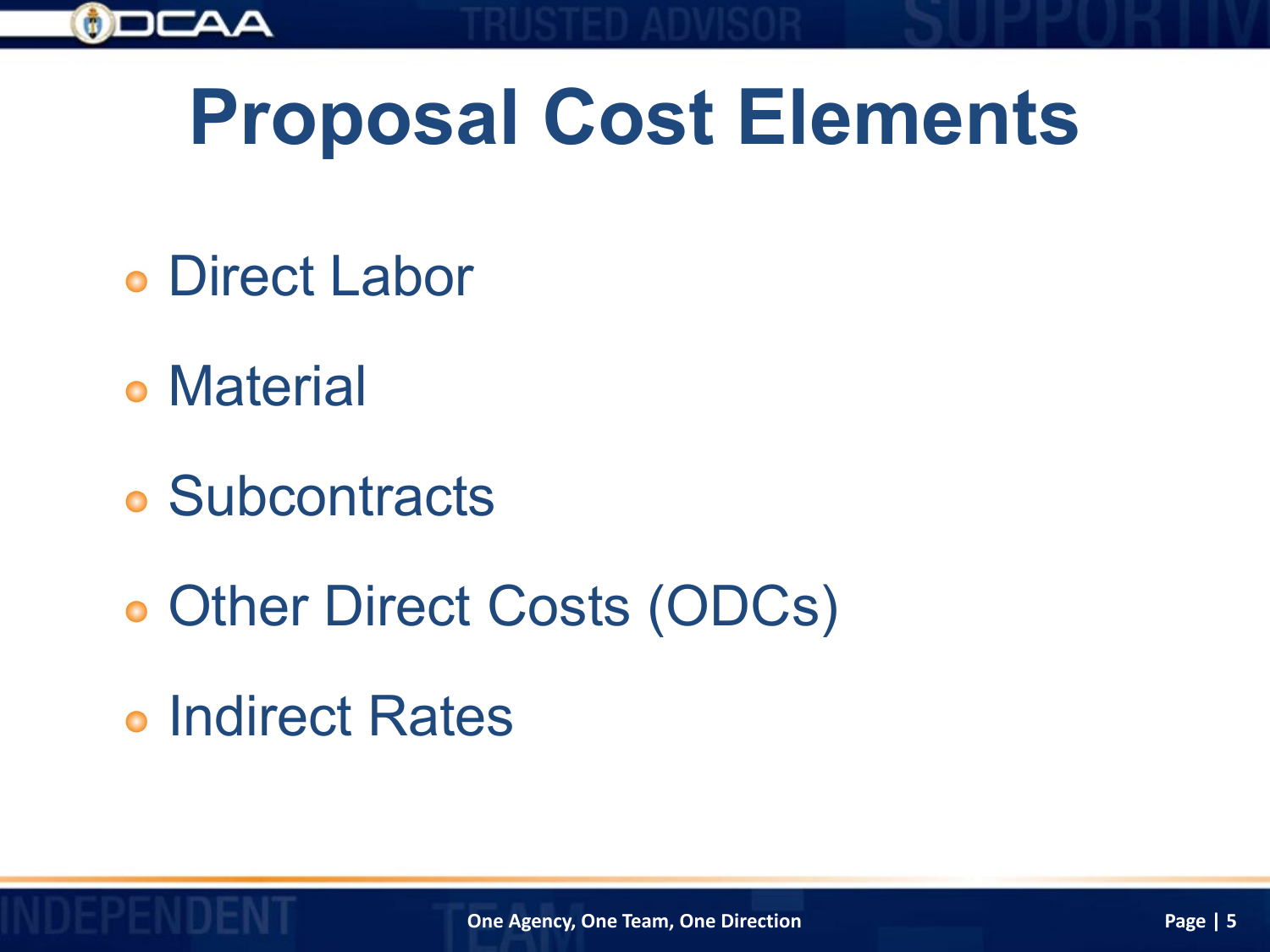

# **Direct Labor**

- An adequate proposal should include:
	- A time -phased (e.g., monthly, quarterly, etc.) breakdown of labor hours, rates, and cost by appropriate category
	- The basis of proposed labor rates and classifications including any escalation factors:
		- DCAA will determine how proposed labor rates were estimated and will need to audit any data that supports these estimates.
		- DCAA will evaluate the basis of labor categories (labor grades) proposed and the hours assigned to each labor category.
	- The basis of proposed labor hours, comparisons of proposed hours to experienced hours for the production of similar items; and any learning curve applications.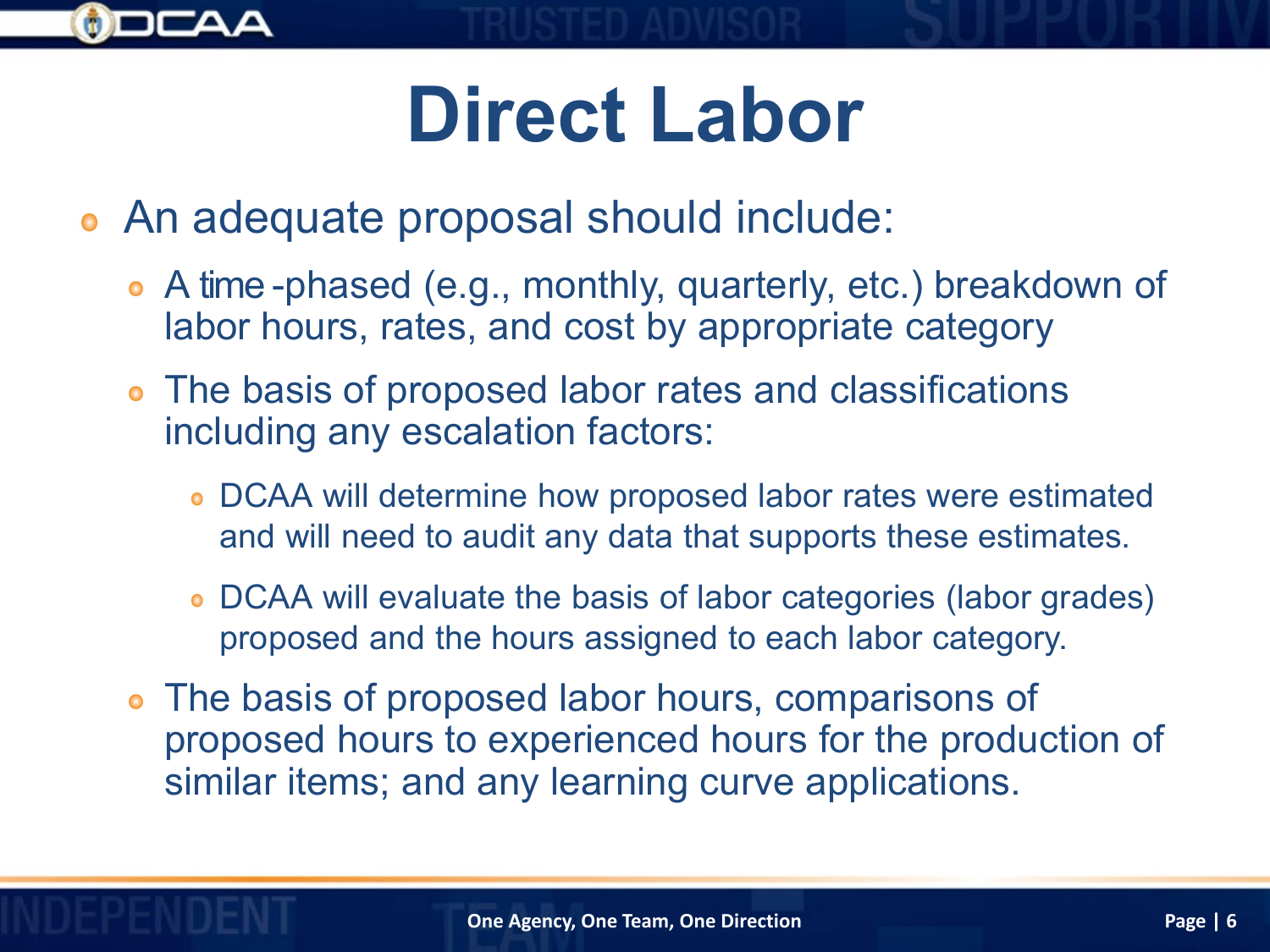

### **Material**

An adequate proposal should include a consolidated priced summary of individual material quantities included in the various tasks, orders, or contract line items. In addition, the consolidated bill of material should provide:

- The basis for pricing (vendor quotes, invoice prices, competitive bids, etc.)
- Include raw materials, parts, components, assemblies, and services to be produced or performed by others.
- Identify the item and show the source, quantity, and price.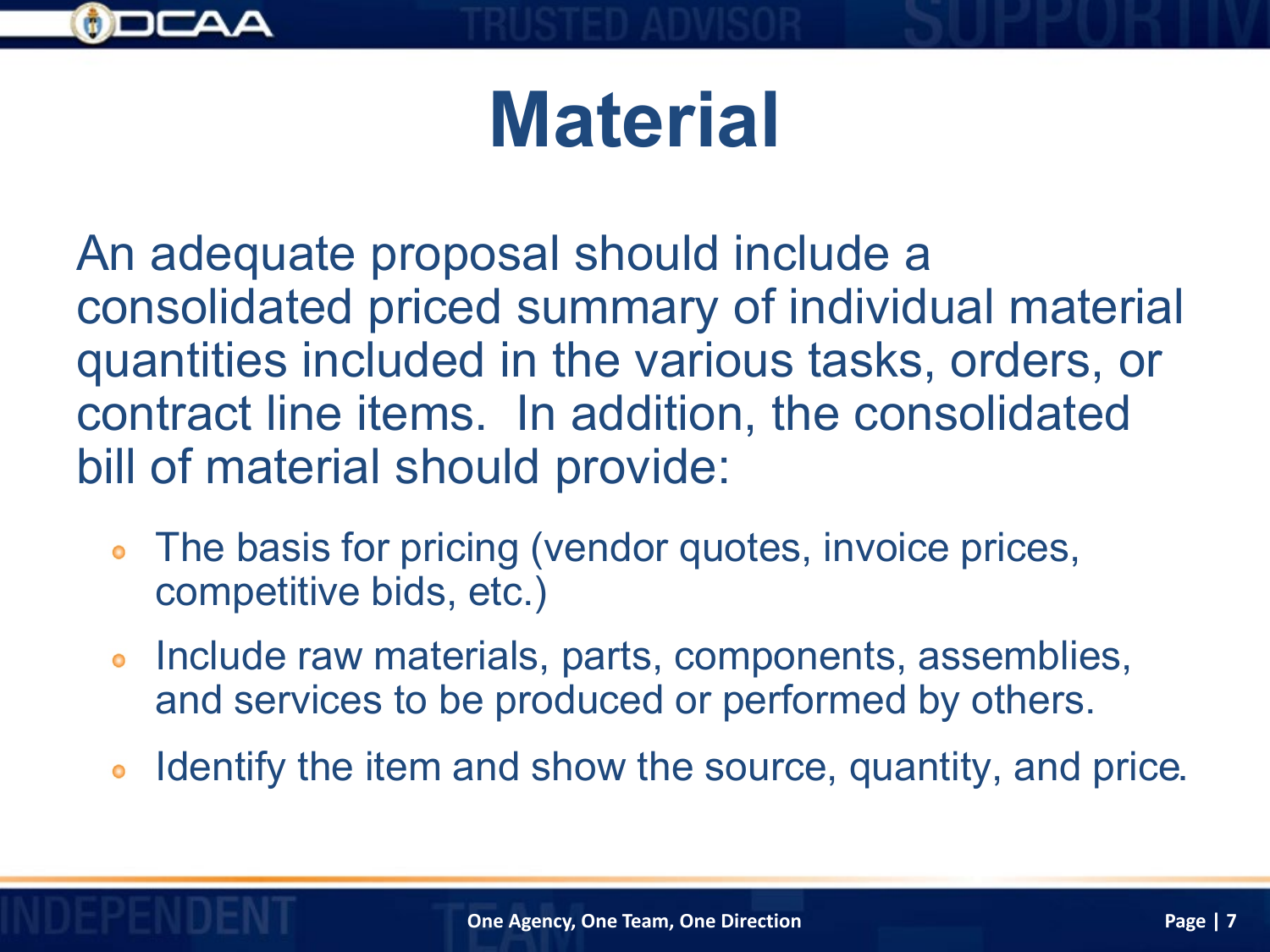

# **Price Competition**

- DCAA has found contractors inappropriately claiming there is adequate price competition.
- Contracting officers directed to no longer limit their analysis to the FAR 15.403-1 $(c)(1)(ii)$  and  $(iii)$  to determine that the offered price is based on adequate competition when only one offer is received.
- Contracting officers may require cost or pricing data, or other than cost or pricing data when only one offer is received.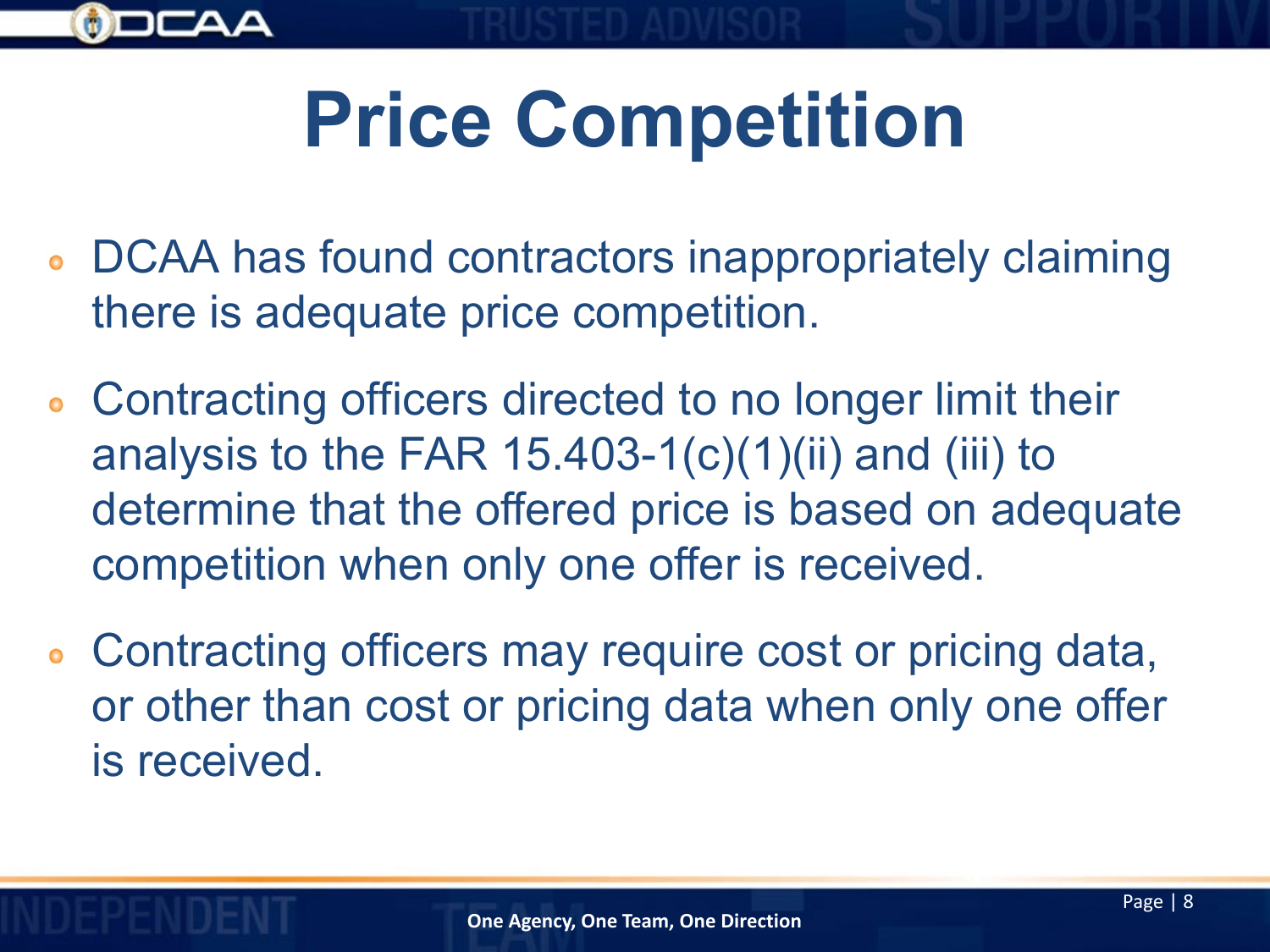

### **Subcontracts**

An adequate proposal includes the basis of proposed subcontract costs including the prime contractor's cost or price analyses of all subcontractor proposals.

- Submit the subcontractor's cost or pricing data as part of your own  $\bullet$ cost or pricing data, as well as your analyses of the subcontractor's cost or pricing data per FAR 15.403-4 and FAR 15.403-1(b)
- Include data showing the degree of competition and the basis for  $\bullet$ establishing the source and price reasonableness
- Include support for commercial item determinations and the basis for  $\bullet$ establishing the commerciality and price reasonableness
- The prime contractor is responsible for managing its subcontracts per  $\bullet$ FAR 42.202(e)(2)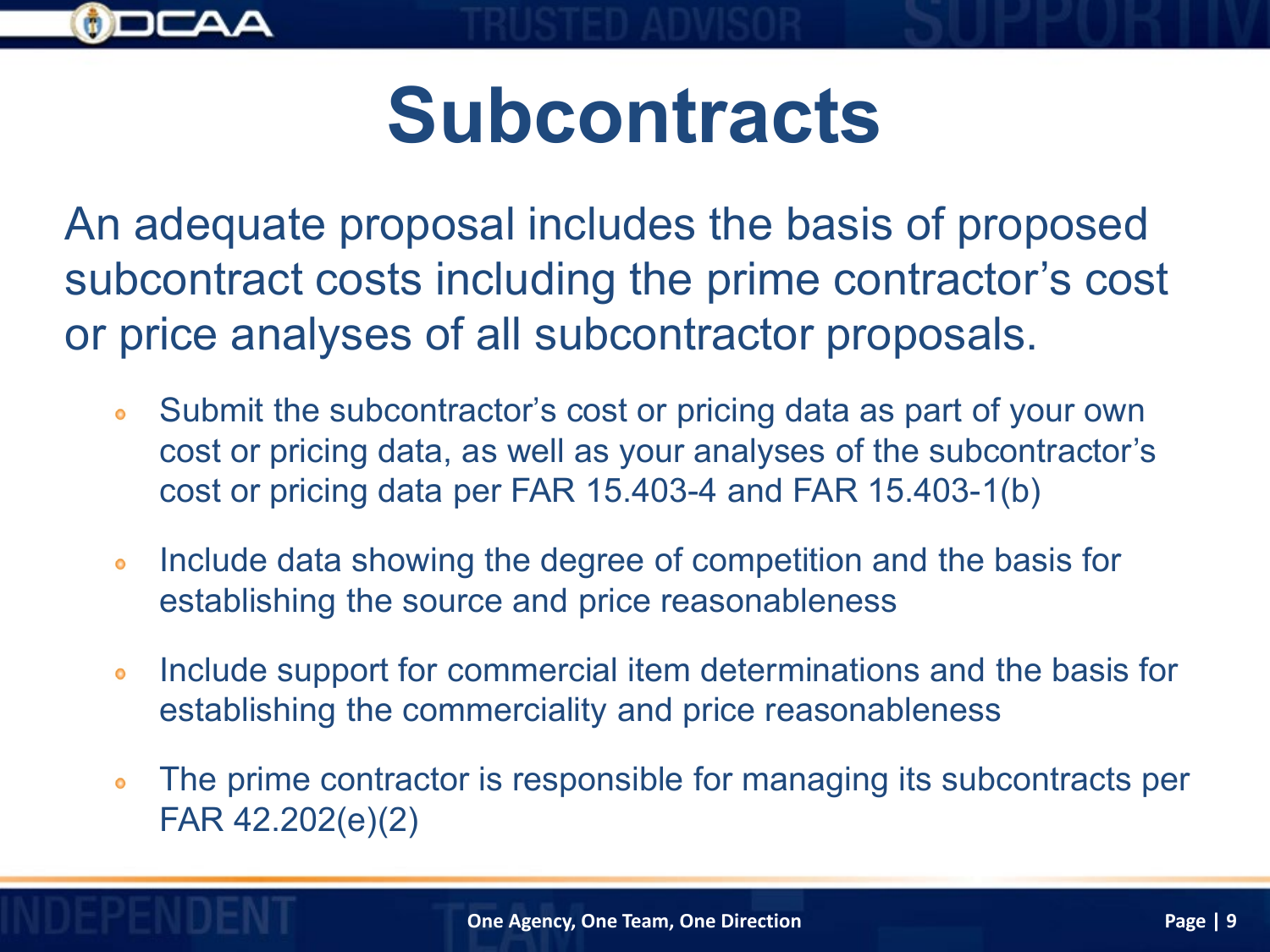

#### **Examples of Inadequate Subcontract Analysis Procedures**

- No cost or price analysis completed/documented
- Failure to support the degree of competition or basis for establishing the source selection or price reasonableness
- Failure to perform commercial item determination or price reasonableness
- No documentation on attempts to perform analysis and seek Government assistance when denied access to subcontractor's records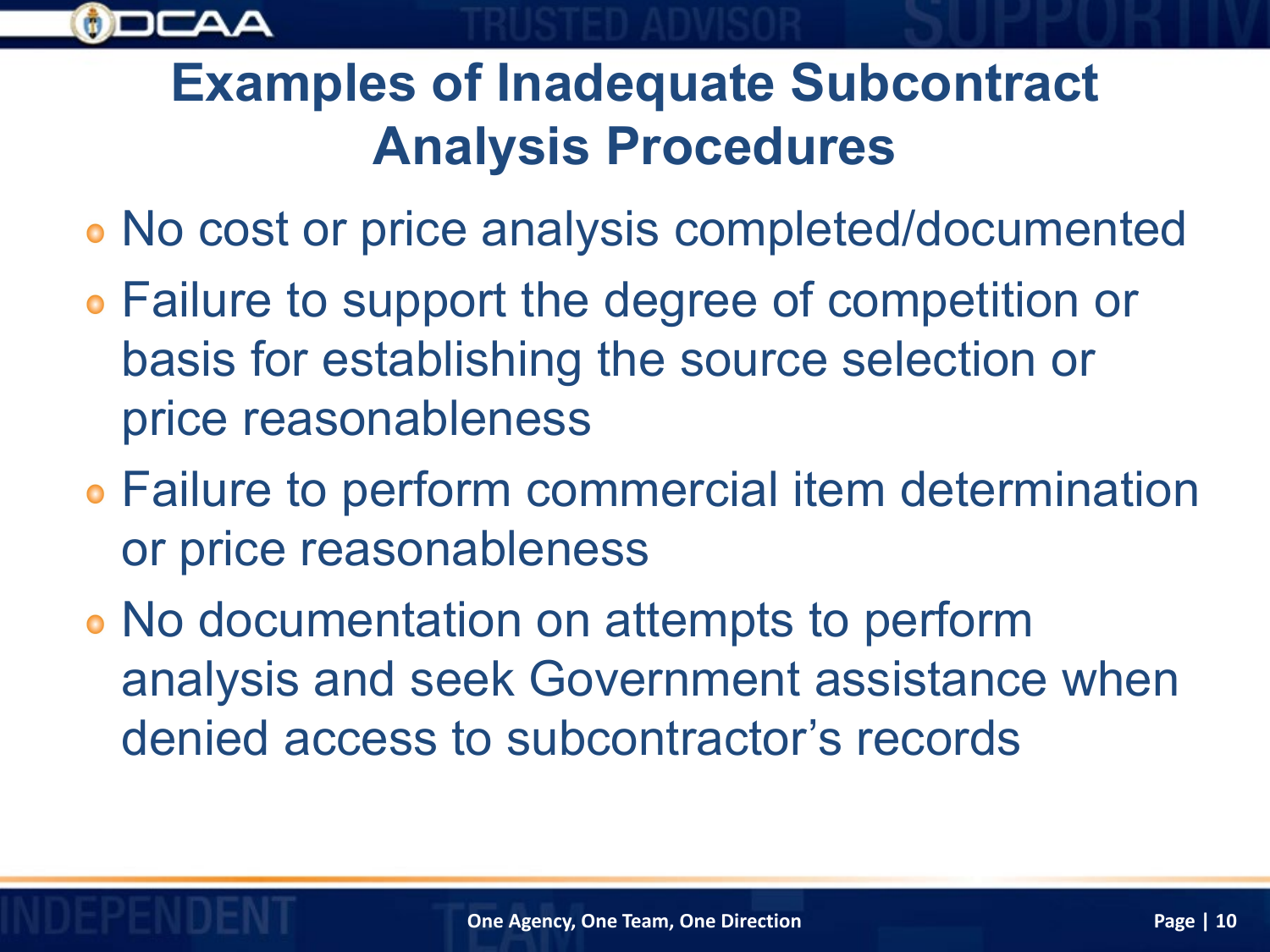

# **Subcontract Analysis**

#### Adequate Analysis:

Reduced audit time Cost savings in reduced audit support Timely audit report

> Inadequate Analysis: Unsupported costs Adverse audit opinion Increased audit time and support costs Negotiation delays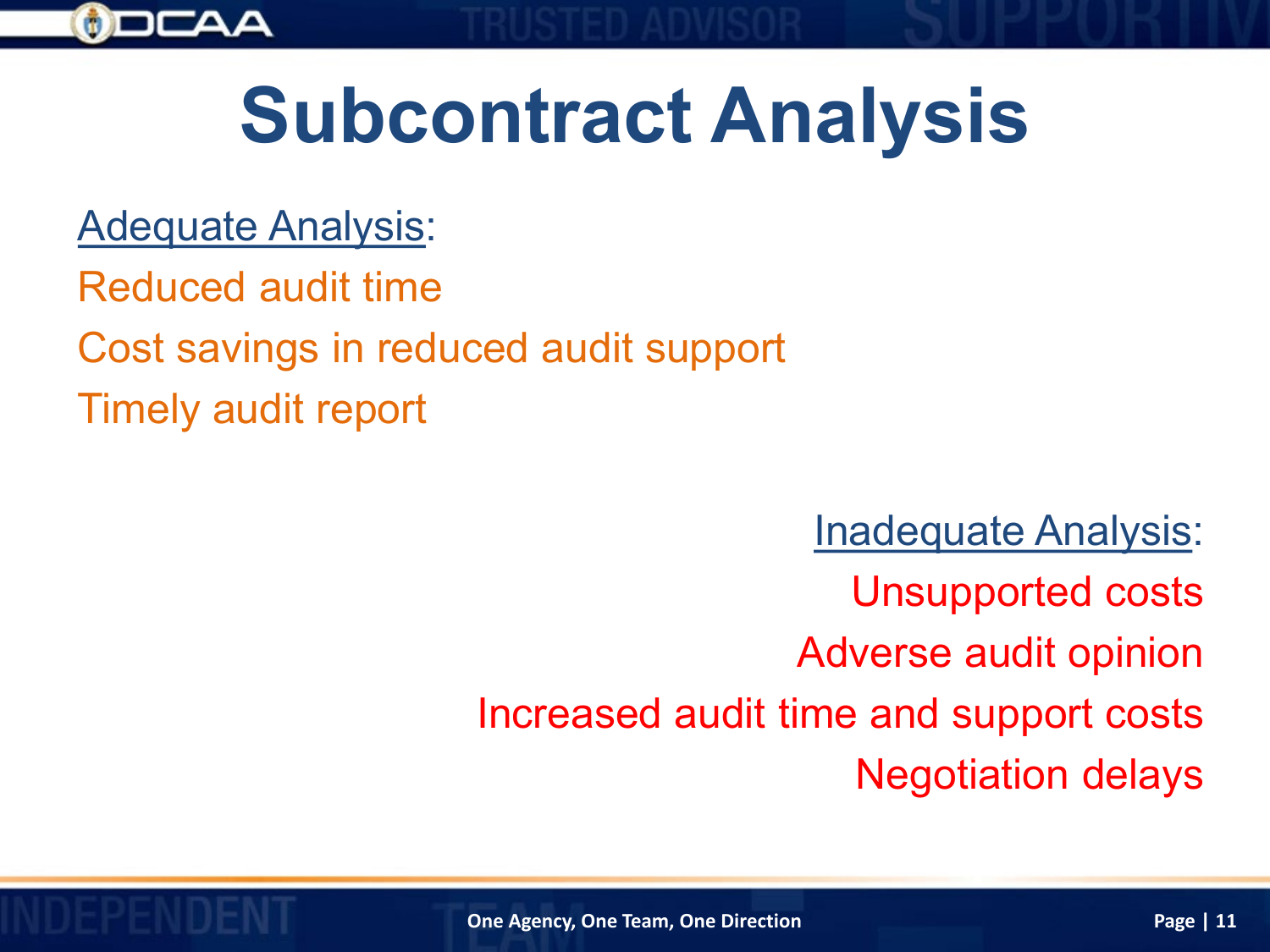

### **Adequate or Inadequate**

Subcontractor's proposed labor rate is an average of 100 manufacturing employees.

The prime contractor's cost analysis states: "We recalculated the average labor rate and considered the labor rate reasonable."

Adequate or Inadequate?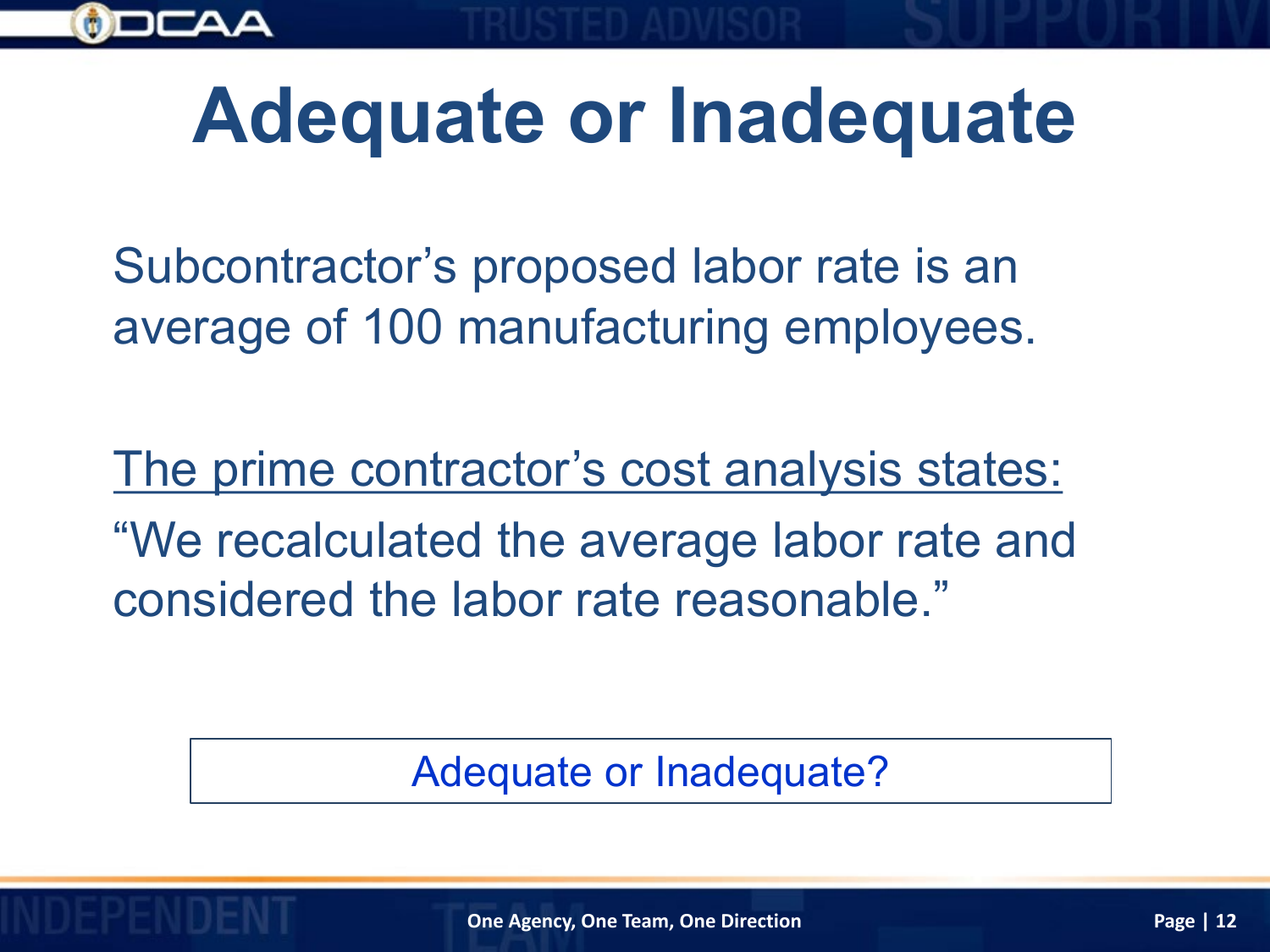



#### **INADEQUATE**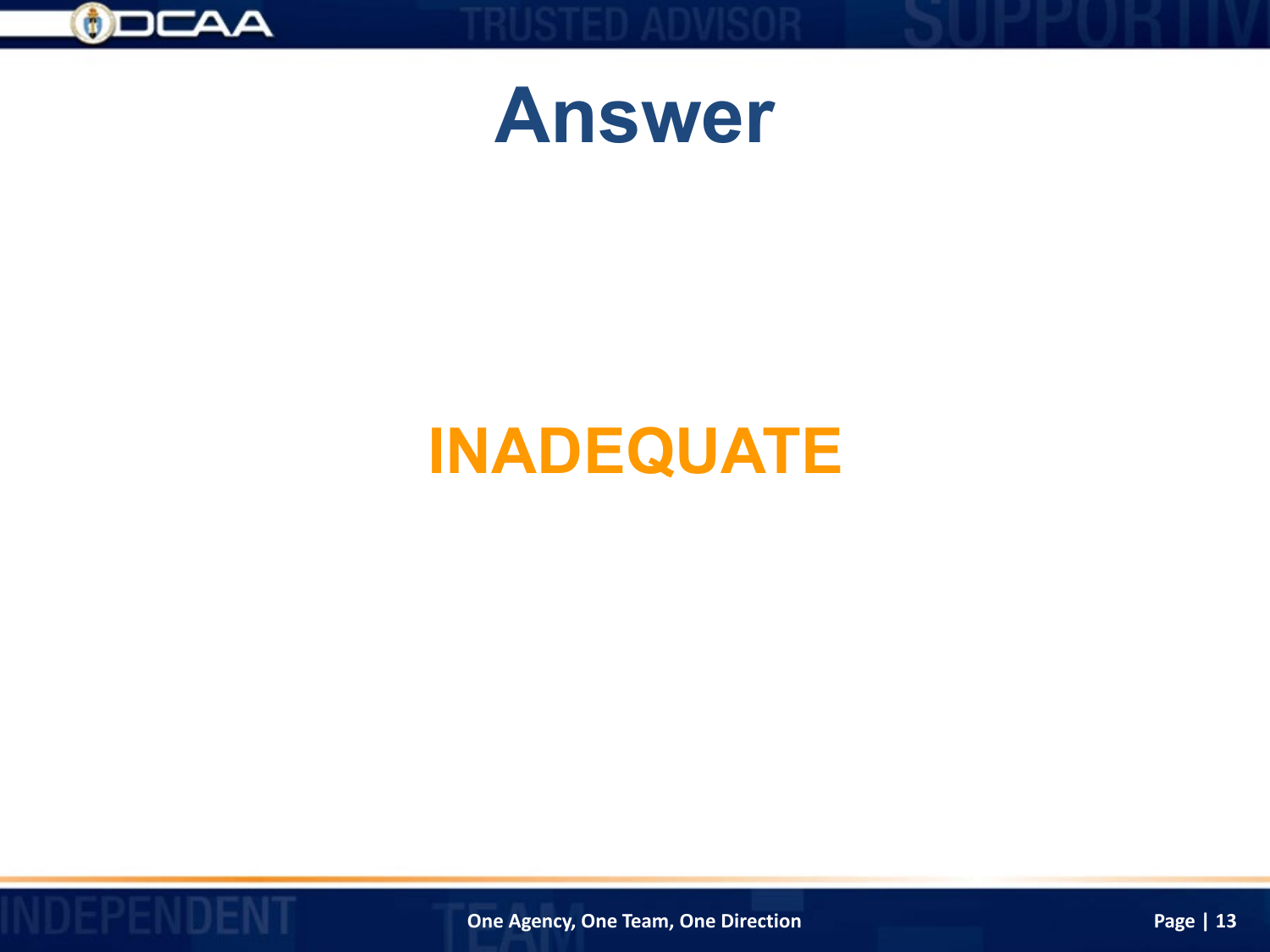

### **Improvements to Consider**

Subcontractor's proposed labor rate is an average of 100 manufacturing employees.

In addition to a recalculation consider the following:

- When averaging ensure representative of function being bid
- Validate labor rates by employee to labor records
- Compare labor rates to market labor rates  $\bullet$
- Document the scope of the labor rate evaluation  $\bullet$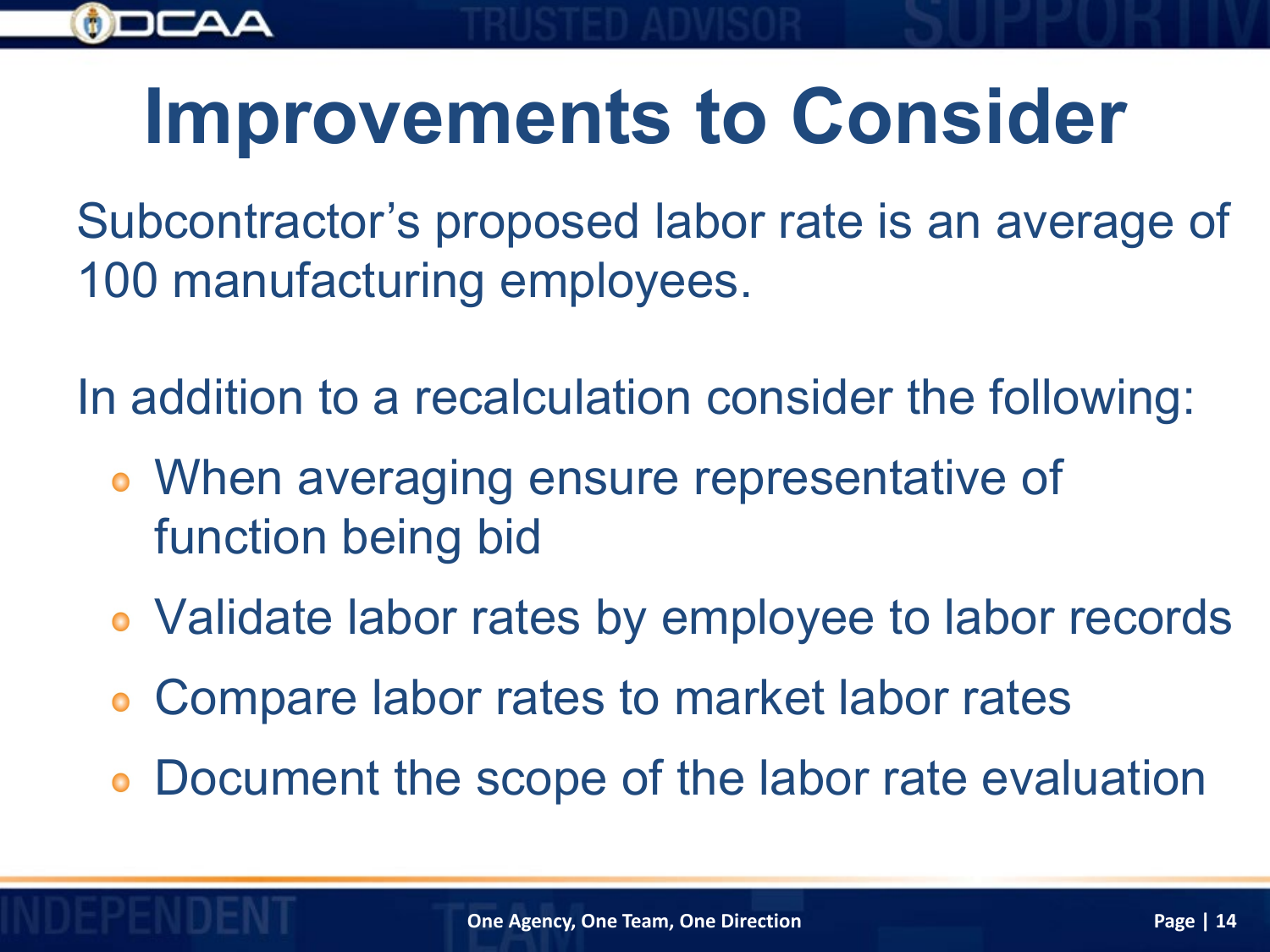

# **Other Direct Costs**

- Other Direct Costs vary but could include items such as:
	- Special tooling
	- **Packaging**  $\bullet$
	- **Travel**
- The basis for pricing should be included in the proposal (vendor quotes, invoice prices, competitive bids, etc.)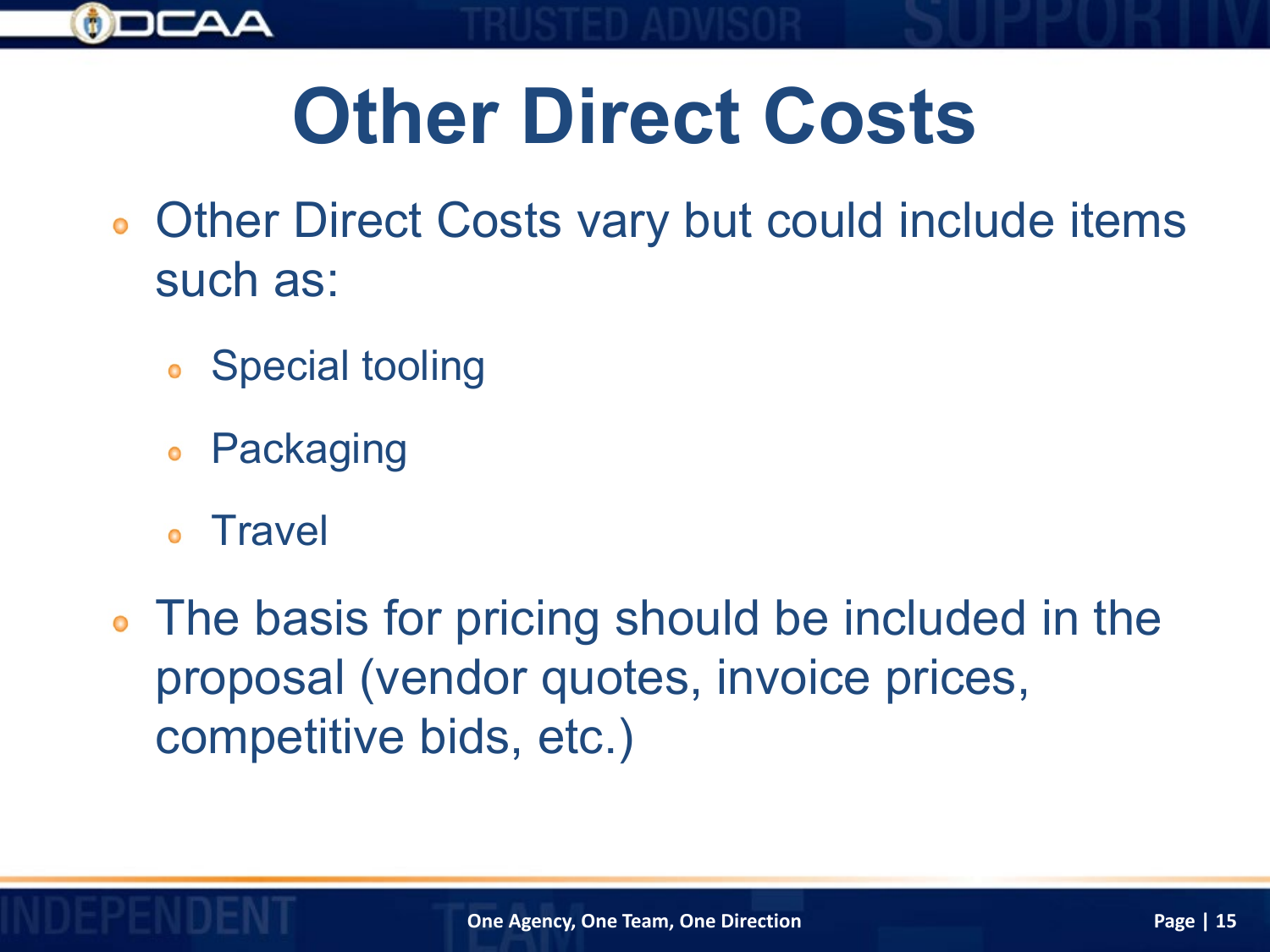

## **Indirect Costs**

- An adequate proposal includes the basis of the proposed indirect expense rates.
- Required support is at least the current year detailed operating budget and a long range forecast/strategic plan covering all the periods of performance.
- The operating budget should be at the department/pool level with expense item detail supporting anticipated contract performance.
- The budget should detail indirect expenses and show the relationship of direct labor (or other indirect expense allocation bases) to sales projections.
- Support also includes comparisons by year of projected overhead expenses by account to prior years' incurred amounts. Out-year projections should be supported by the contractor's analysis of the impact on its rates based on its long range forecast/strategic plan.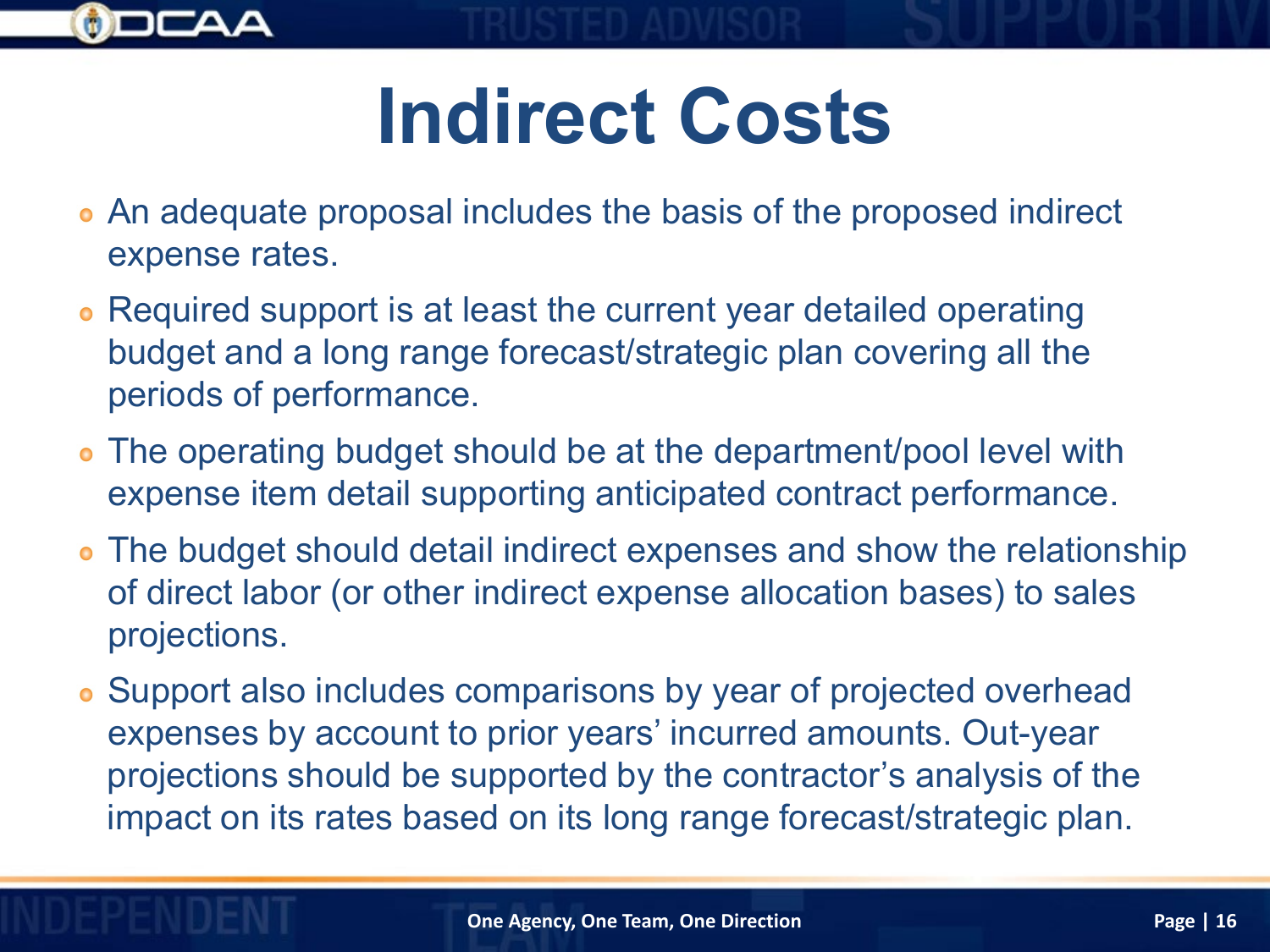

## **Requirements**

FAR 15.408 – Table 15-2 II C. Show trends and budgetary data to provide a basis for evaluating the reasonableness of proposed rates.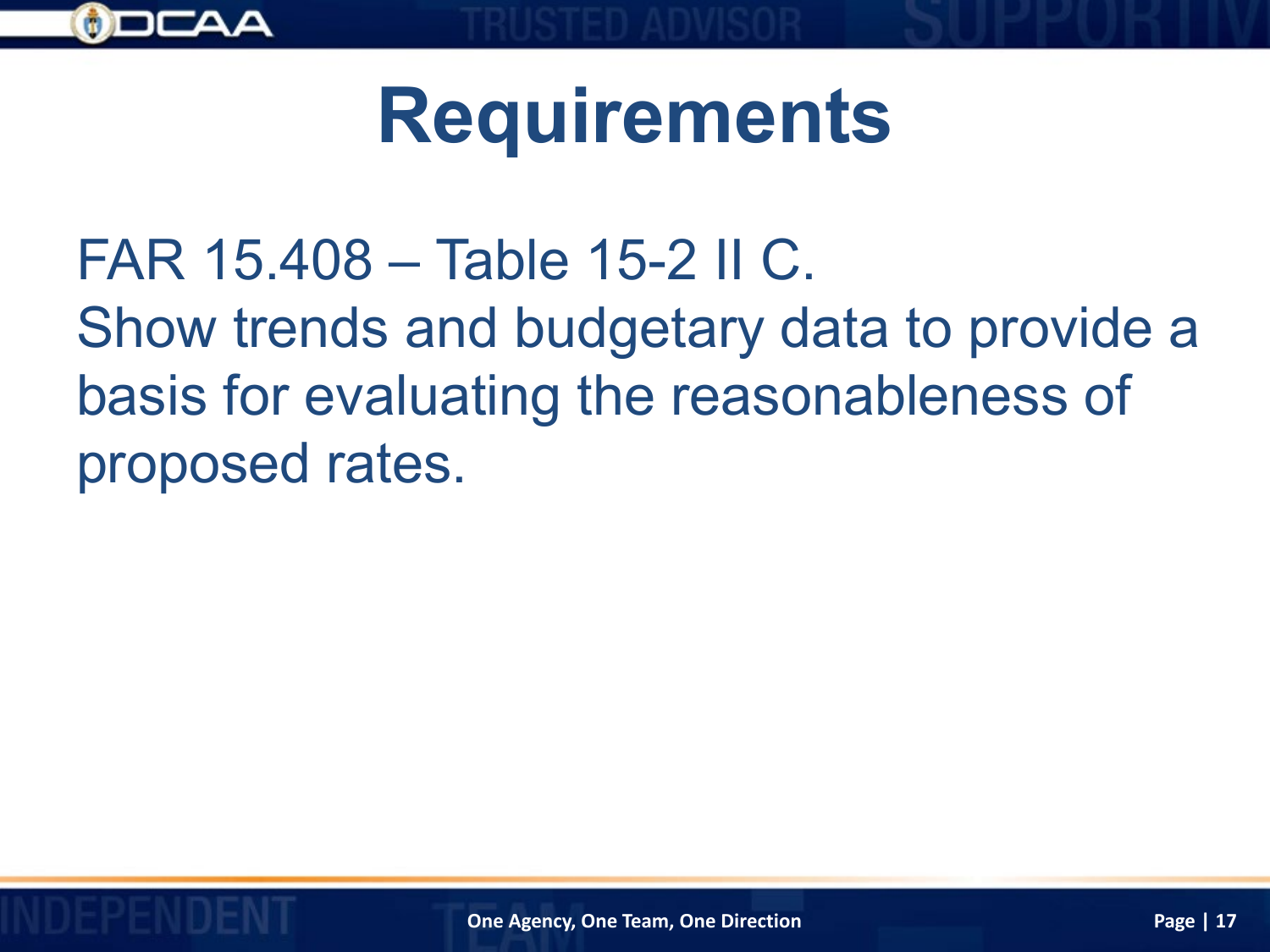

# **Budgetary Data**

- Straight-lining out-year rates for future periods with no explanation is not adequate.
- Support for out-year pools and bases should be made based on reasonable sales forecasts and contractor's assumptions for changes, if any, to major cost groupings (e.g., variable, semi-variable, and fixed).
- Small firms with limited budgetary data can use historical costs to estimate out-year rates. However, the contractor should provide trend data with appropriate explanations to support that the historical costs are the most reasonable estimate.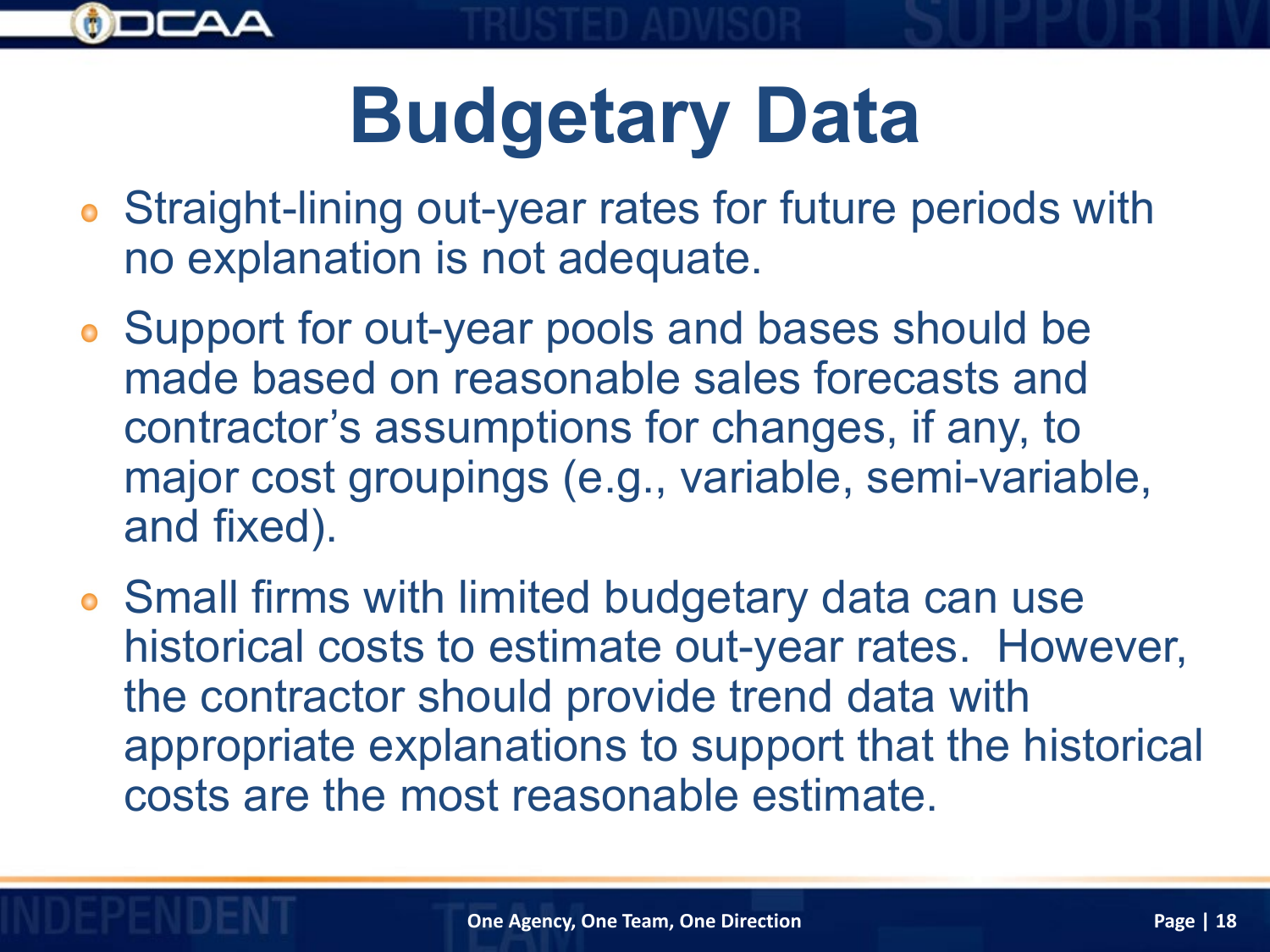

# **Examples of Inadequate Budgetary Data**

- "Flat-lined" indirect rates with no support for using the same rate each year of the period of performance
- No detailed budgetary data provided  $\bullet$
- Projections provided for only the first year of proposal's period of performance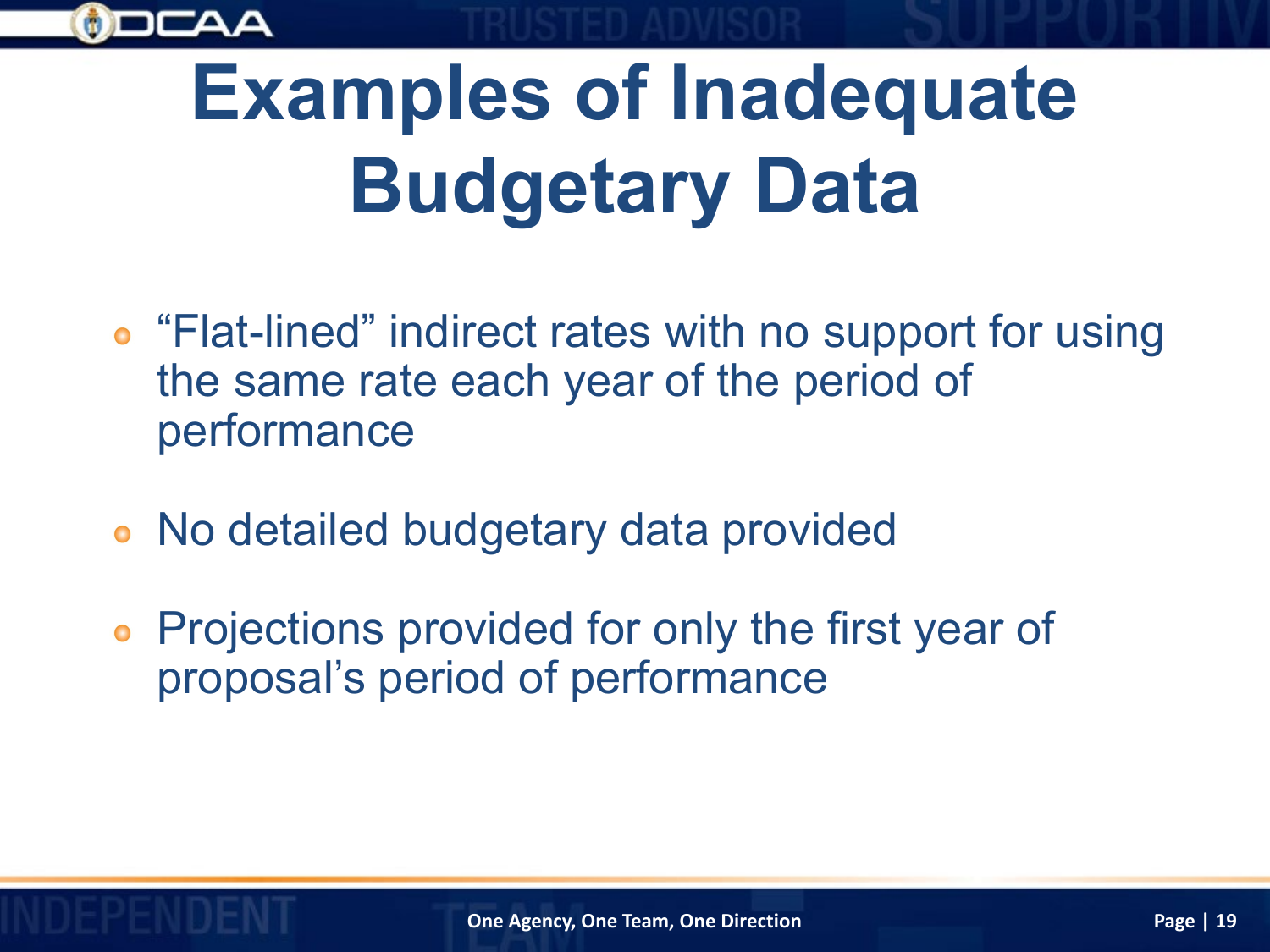

# **Budgetary Data**

#### Adequate Data:

Better planning Efficient and timely audits More accurate cost estimates

> Inadequate Data: More lengthy audits Adverse audit opinion Delay in negotiation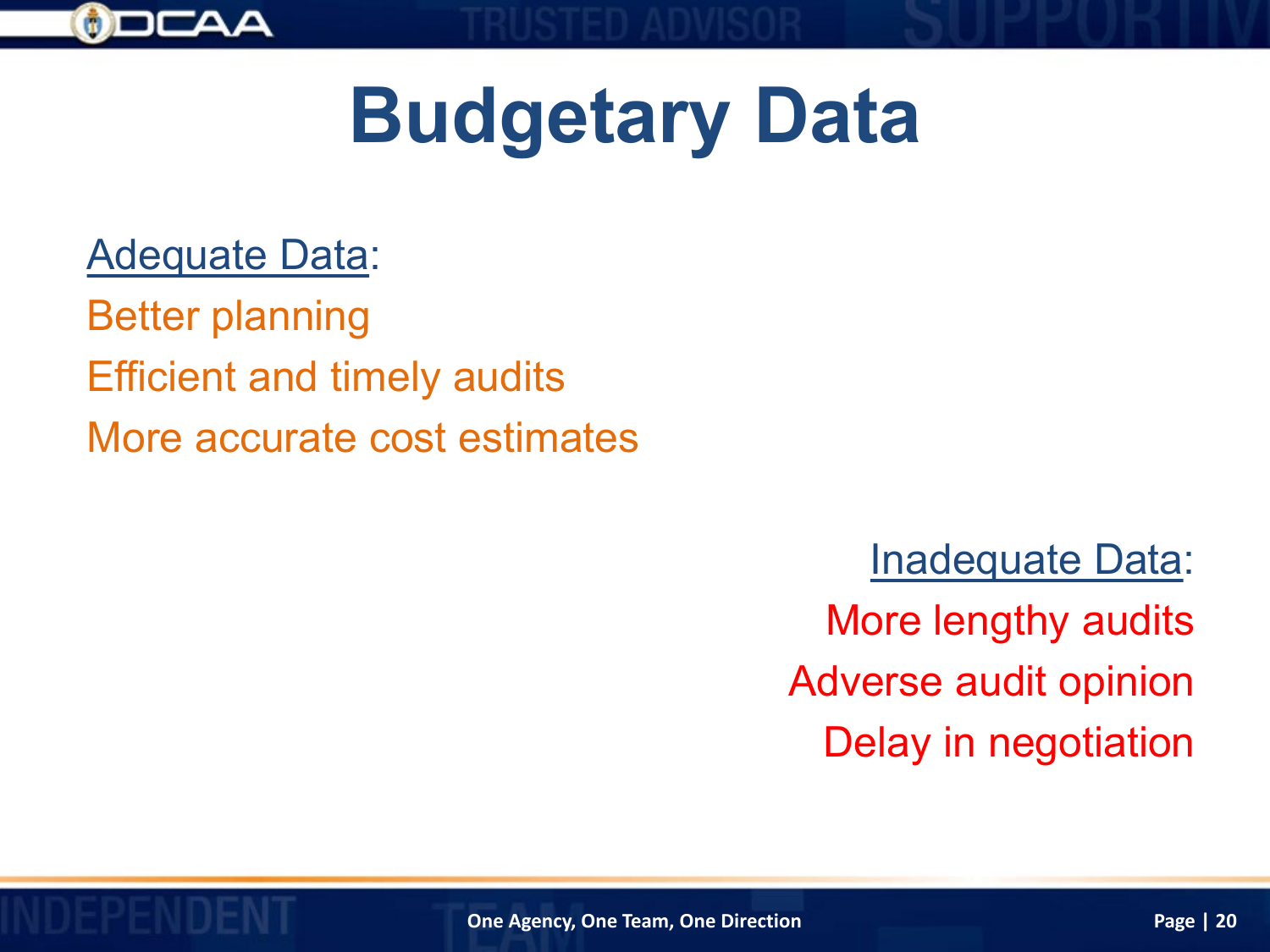

#### **Adequate or Inadequate**

| <u>G&amp;A</u>                                      | <u>G&amp;A</u> | <u>G&amp;A</u> | <b>G&amp;A</b> | <u>G&amp;A</u> | <u>G&amp;A</u> | <u>G&amp;A</u> |
|-----------------------------------------------------|----------------|----------------|----------------|----------------|----------------|----------------|
| 2019                                                | 2020           | 2021           | 2022           | 2023           | 2024           | 2025           |
| 20%                                                 | 5%             | 10%            | 10%            | 10%            | 10%            | 10%            |
| Straightlined 2022 and beyond based on 2021 actuals |                |                |                |                |                |                |

#### Explanation Adequate or Inadequate?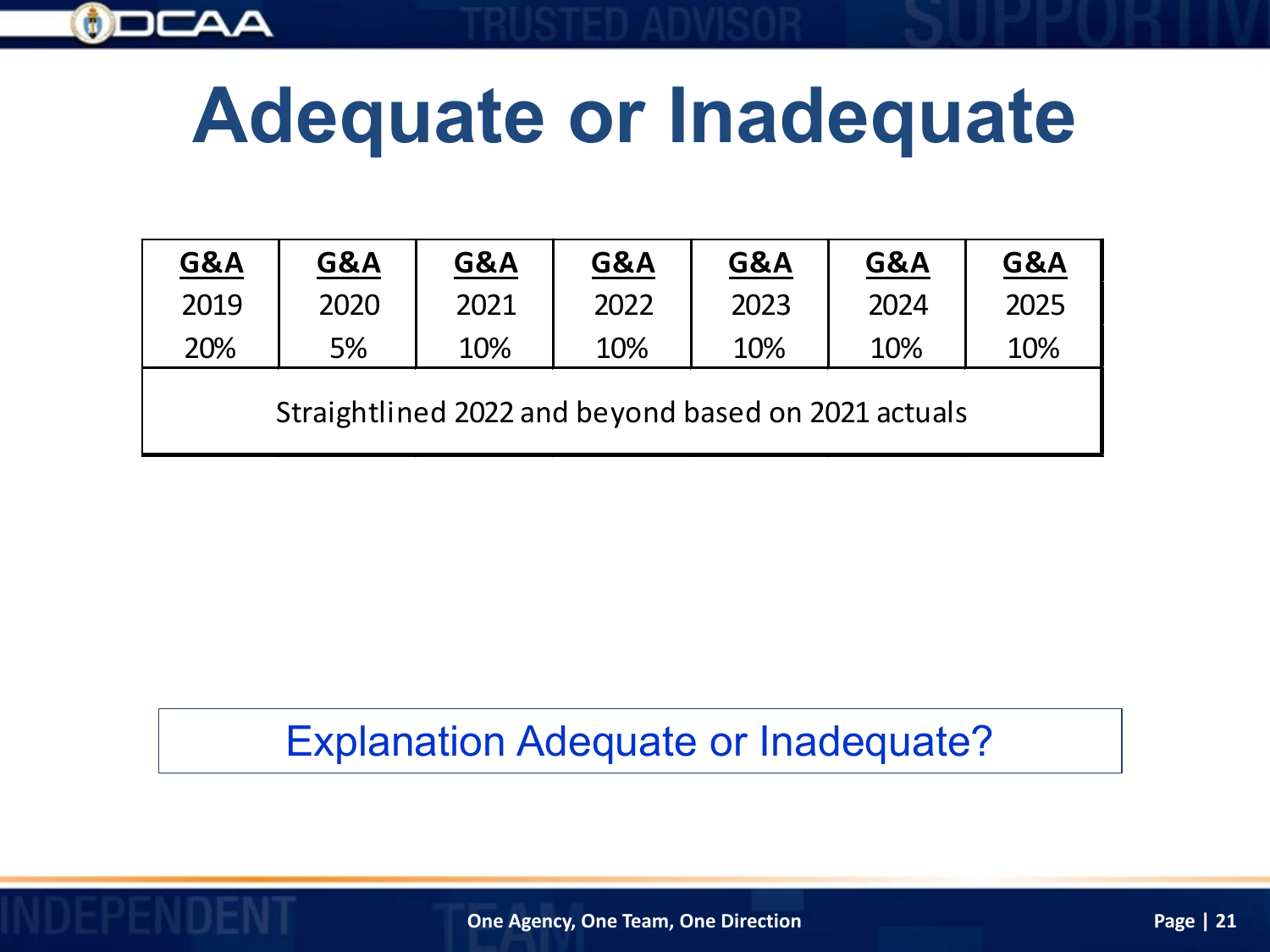

#### **Adequate or Inadequate**

#### **INADEQUATE**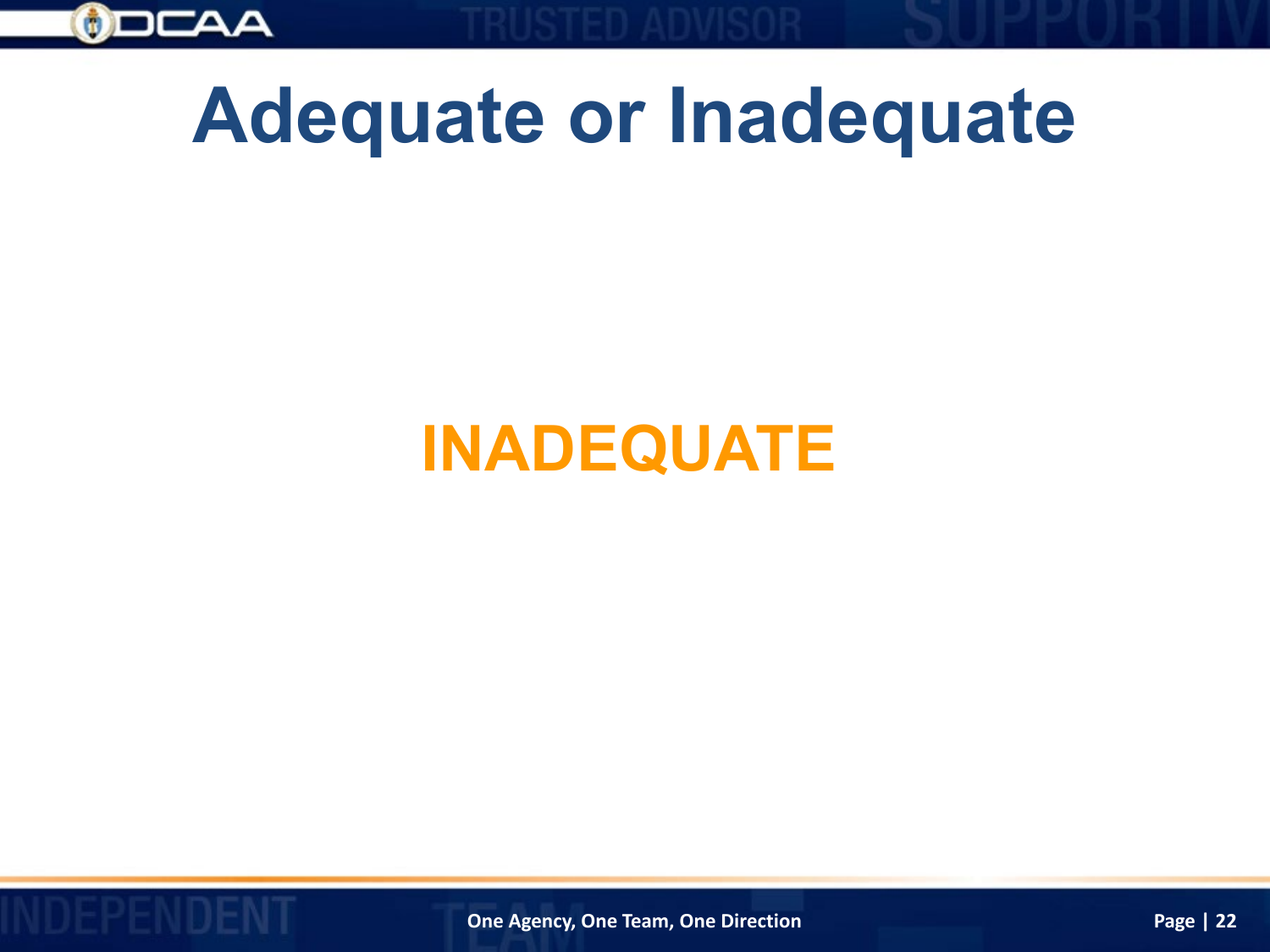

# **Improvements to Consider**

Straight lining out-years rates for lack of budgetary data is not acceptable.

Consider the following:

- Explain differences in trended rates  $\bullet$
- Explain why the rate will not change  $\bullet$
- Consider an analysis of fixed, variable, and semi-variable costs
- Any upcoming changes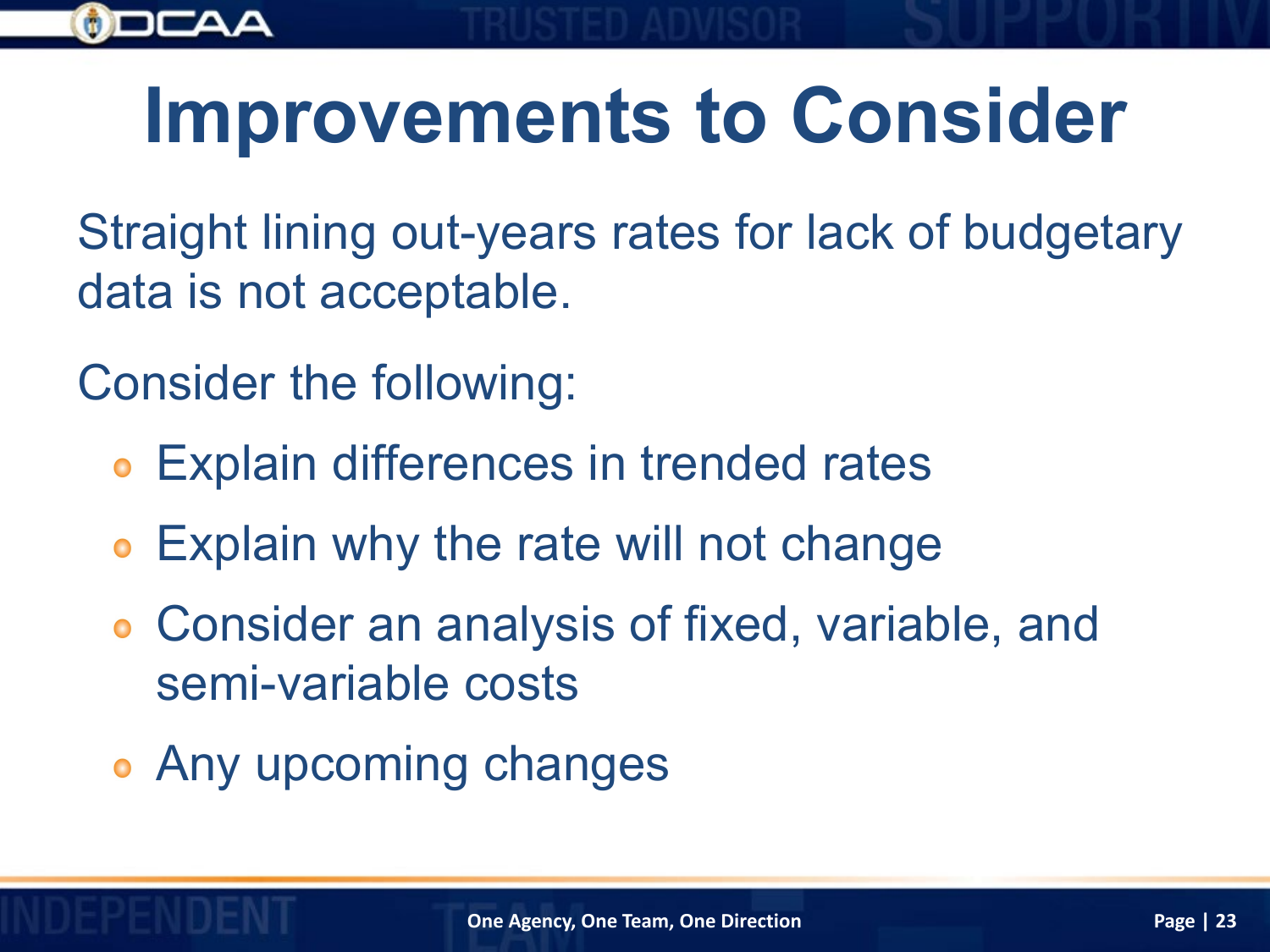

# **Adequate Cost or Pricing**

- Factual and verifiable
- Includes data in forming a basis for judgment
- All facts that can be reasonably expected to contribute to the soundness of estimates of future costs and to the validity of determination of costs already incurred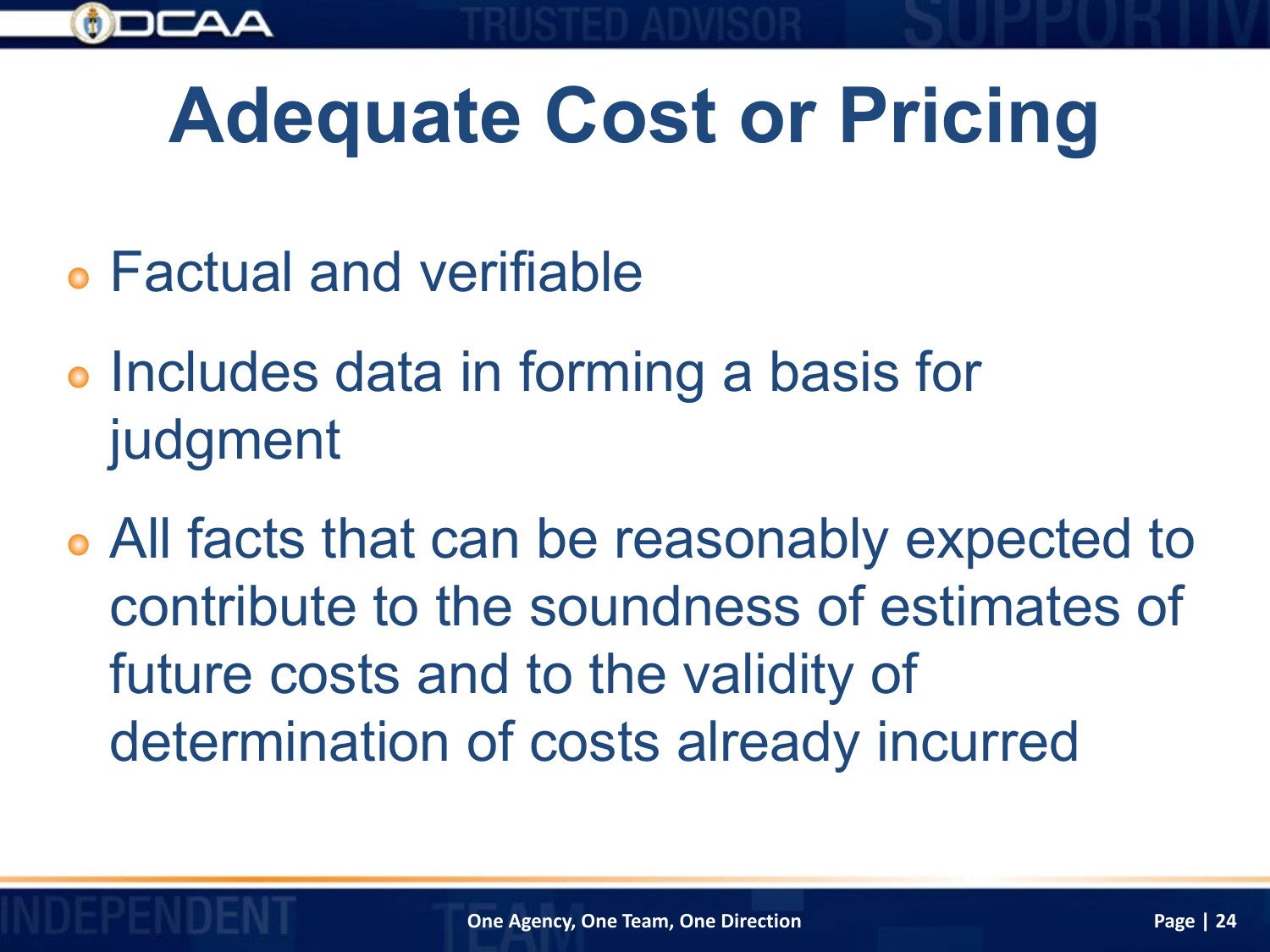

# **Definition/Requirements**

#### FAR 2.101 – Cost or Pricing Data

All facts existing up to the time of agreement on price which prudent buyers and sellers would reasonably expect to affect price negotiations significantly.

#### FAR 15.406-2

Requires certification that data is current, accurate, and complete.

#### <u>Truth in Negotiations (TINA)</u>

(10 U.S.C. 2306(a)) Requires contractors to submit accurate, complete, and current cost or pricing data when negotiating contracts with the Government. It also provides the Government with a price reduction remedy if a contractor fails to comply and provides provisions for interest and penalties.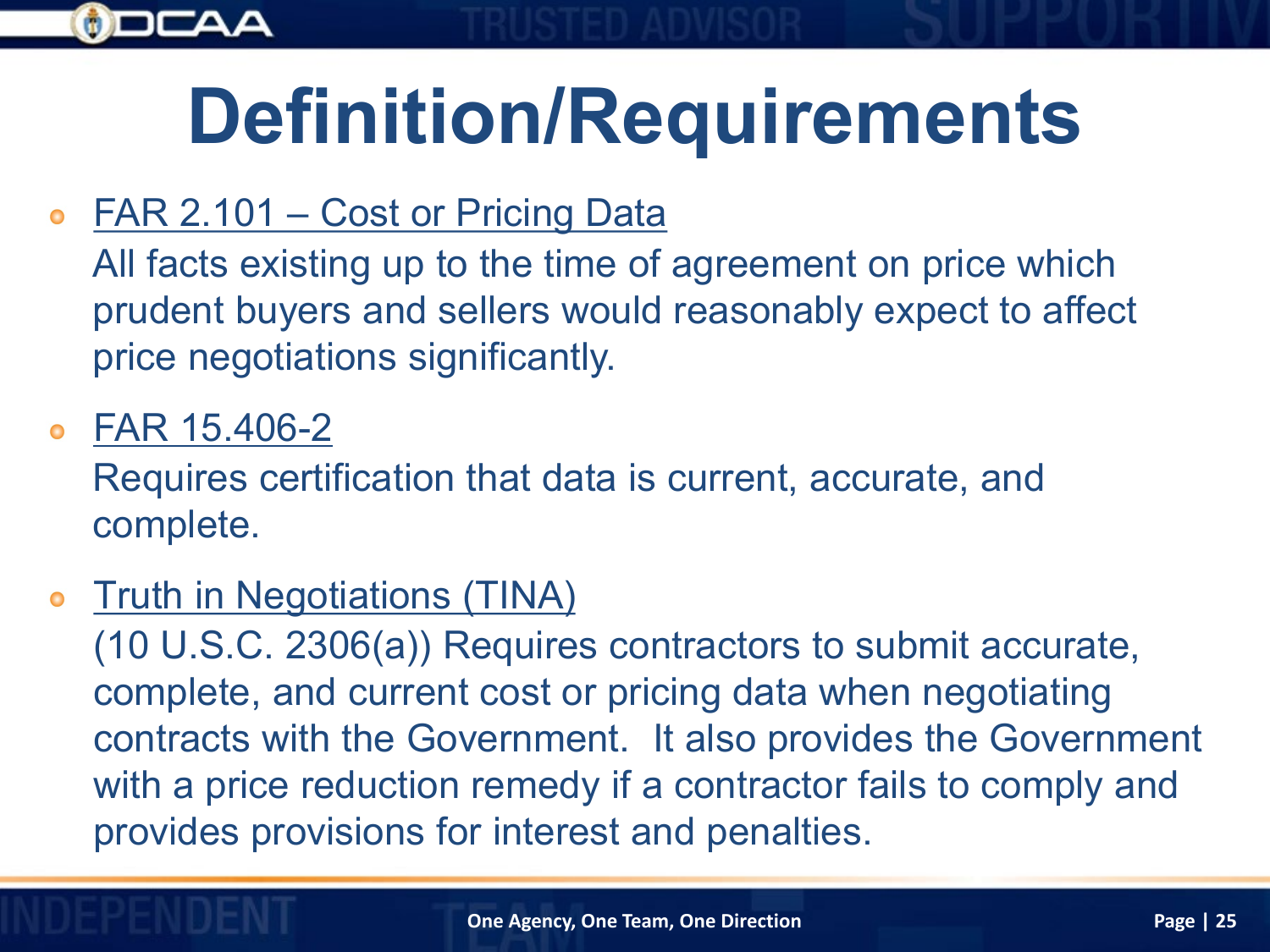

# **Examples of Cost or Pricing**

- A few examples of cost or pricing data:
- Vendor quotations
- Purchase orders
- Make-or-buy decision
- **Accounting records**
- **Information on production methods**
- Data supporting projections of business prospects

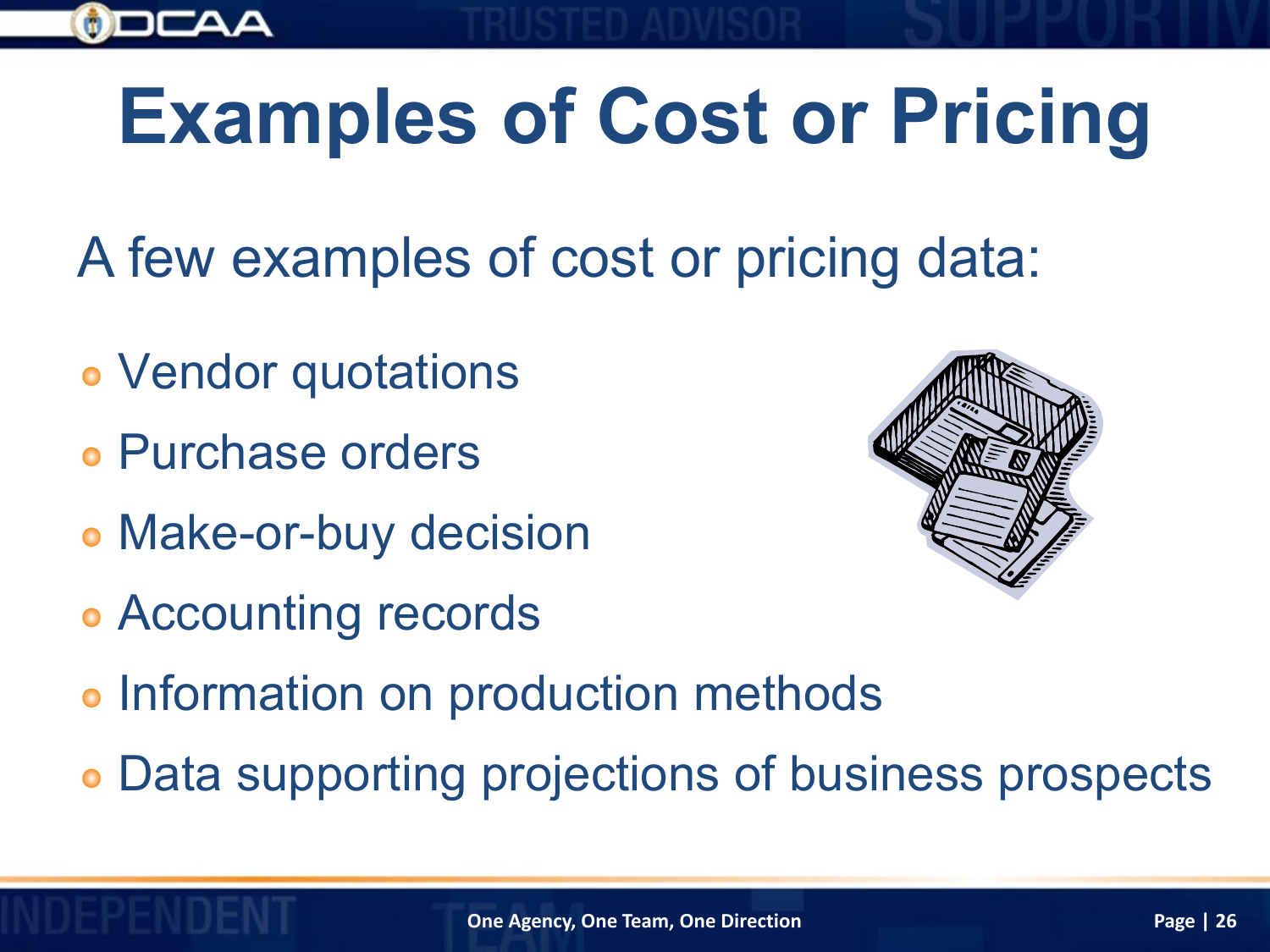

# **Cost or Pricing Data**

Adequate Cost or Pricing Data:

Better estimating

More timely and effective audits

Accurate follow-on pricing

Inadequate Cost or Pricing Data: Potential for defective pricing Longer audits Poor estimating Inaccurate follow-on pricing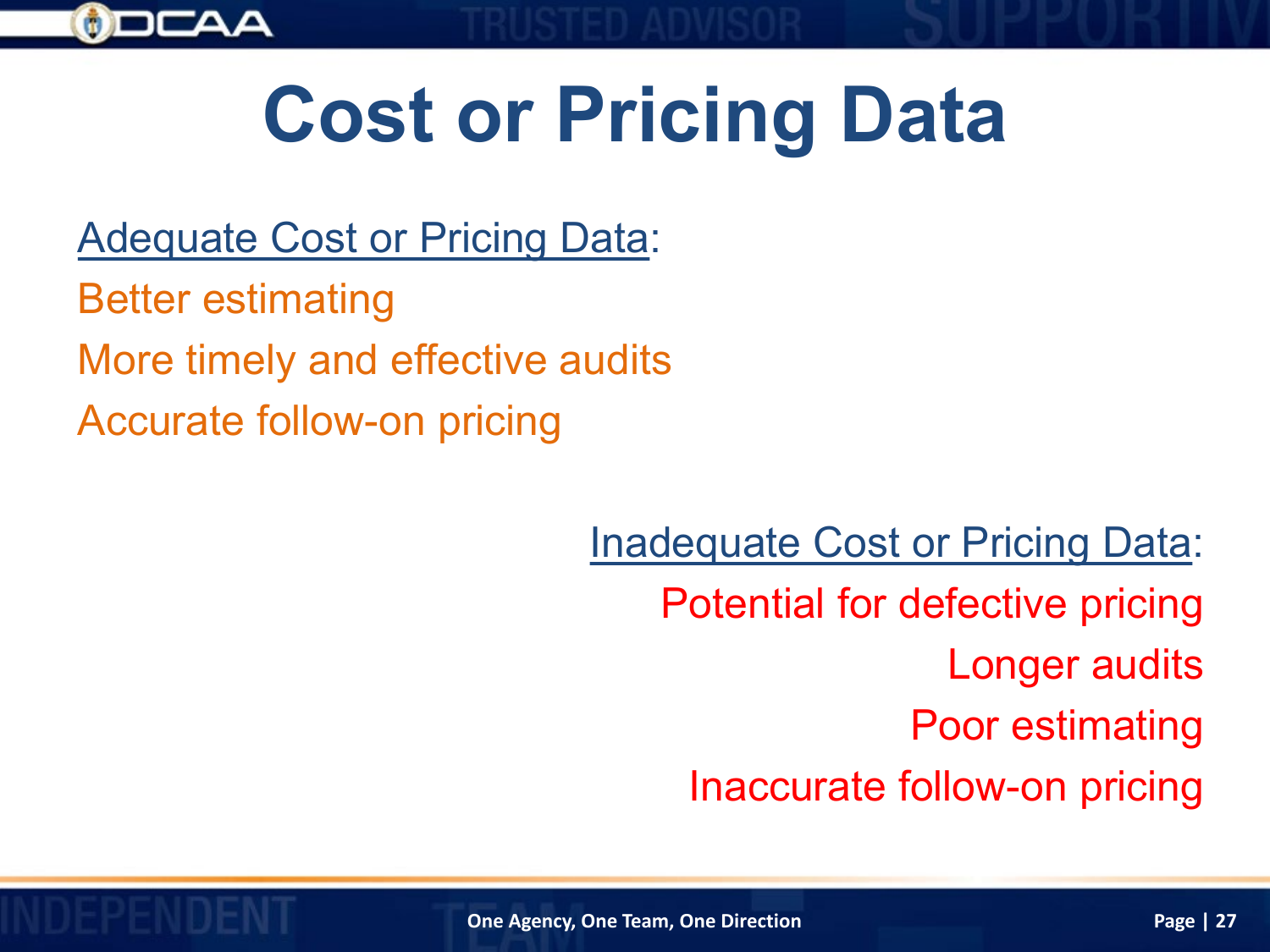

### **Adequate or Inadequate**

In price proposal dated July 2021, unit 1X52 is estimated at \$2,000/per unit based on:

Purchase order number 124 dated July 6, 2015



Adequate or Inadequate?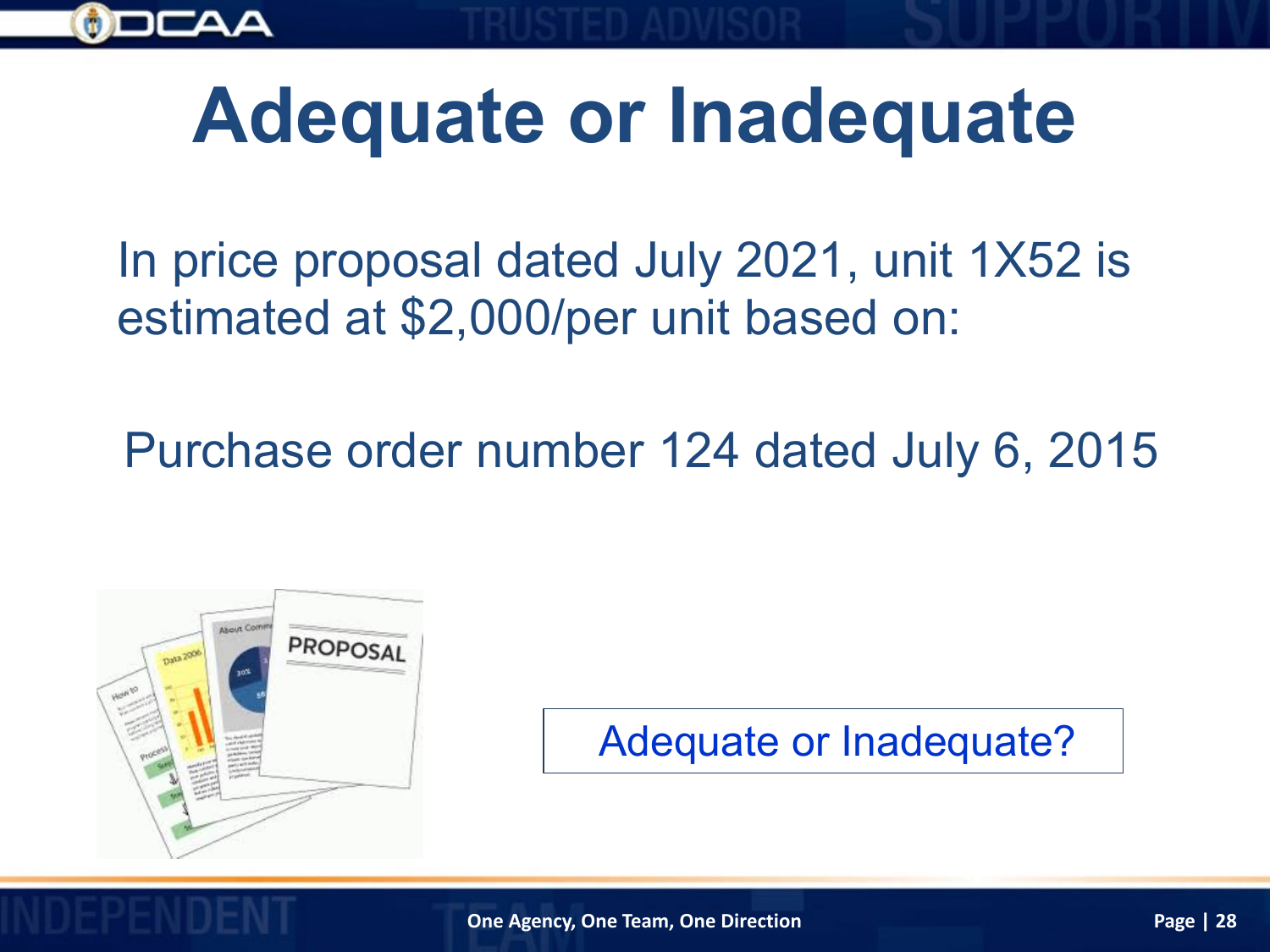

#### **Adequate or Inadequate**

#### **INADEQUATE**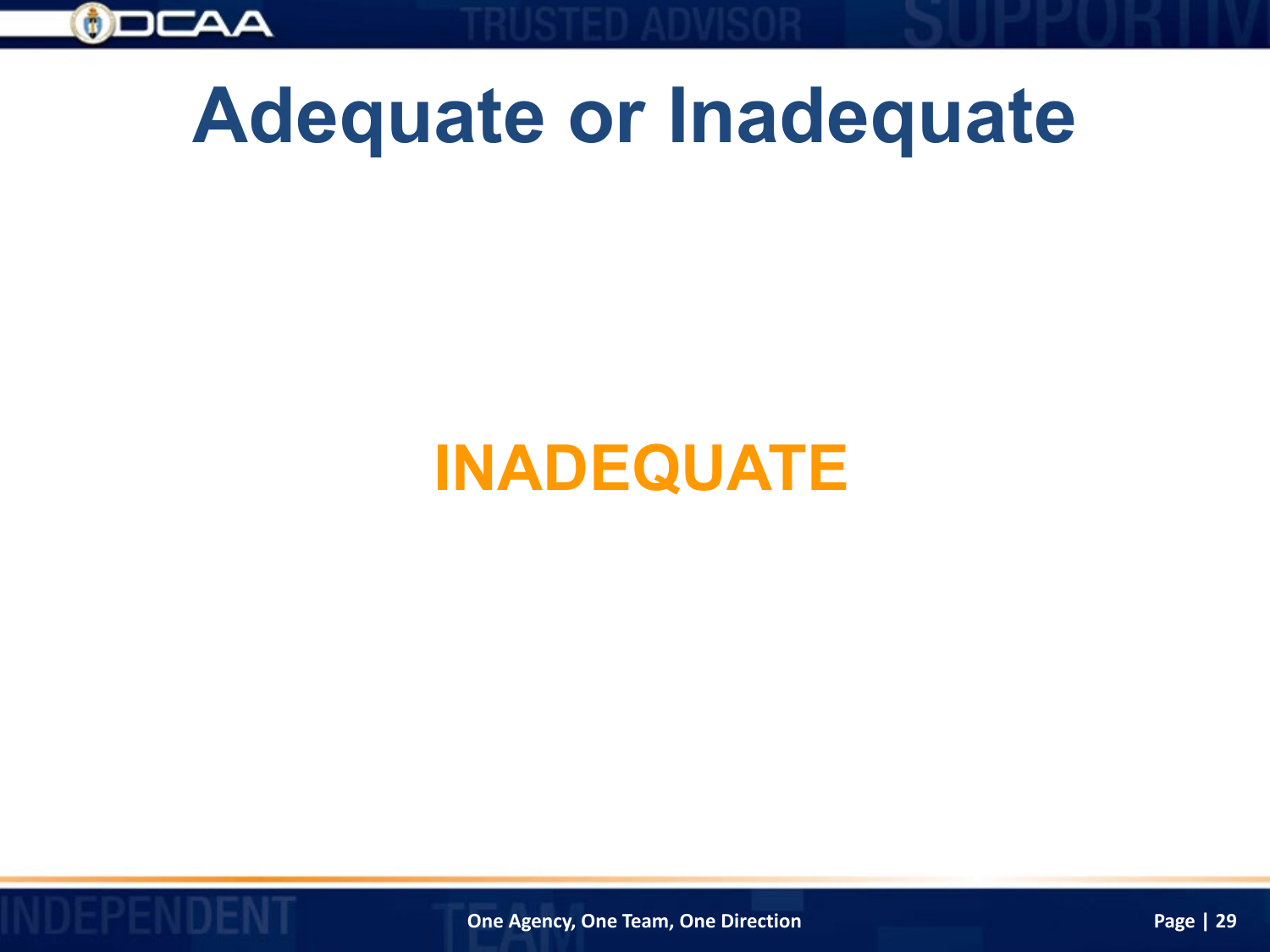

# **Improvements to Consider**

While the purchase order is verifiable, it is not current.

- Consider the following:
	- Current competitive quote
	- **Market pricing**
	- Adjust estimated prices for cost trends and quantity
	- Ensure non-recurring costs are not included in unitprice
	- Make or buy analysis
	- **Inventory on hand**
	- Cost or pricing data if over threshold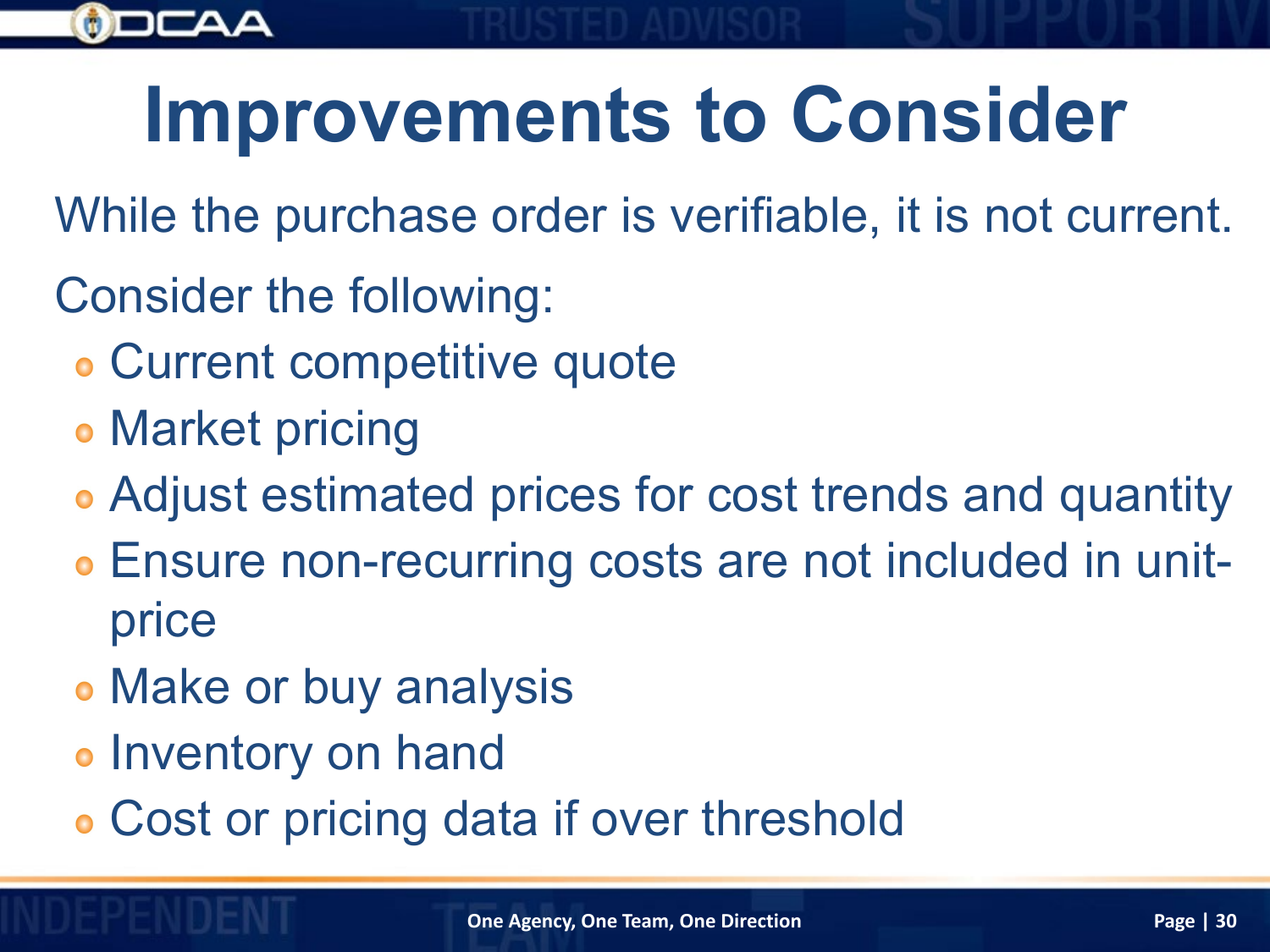

#### **Cost or Pricing Data Considerations**

#### Labor:

- Historical data its use or nonuse
- Basis for escalation factors
- Turnover
- **Compensation issues**
- Changes in compensation policy
- Market rates to demonstrate reasonableness
- Historical skill mix to demonstrate basis of estimate
- **Improvement curves**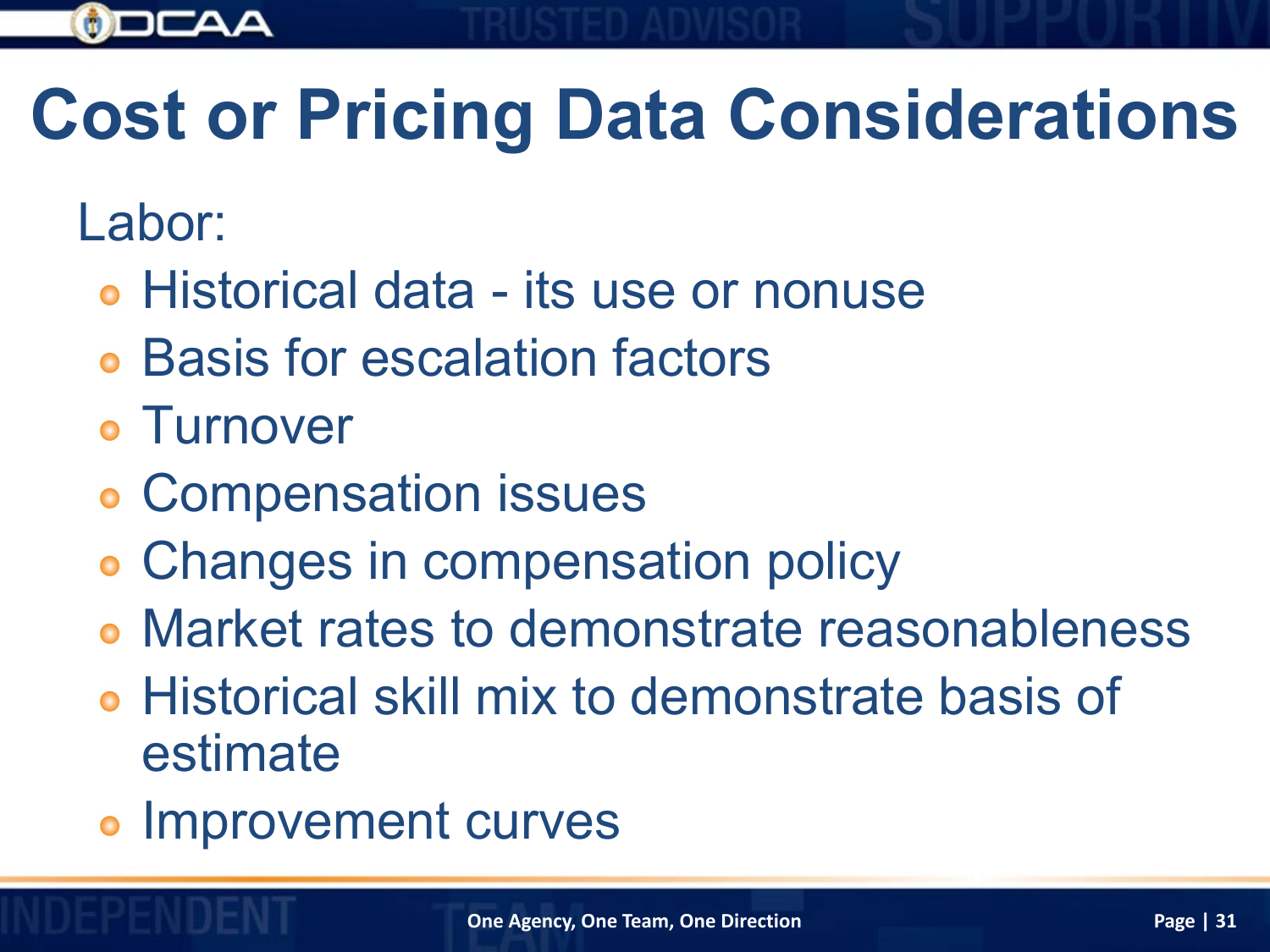#### **Cost or Pricing Data Considerations**

Indirect Rates:

- **Internal budgets**
- Basis of escalation factors
- Changes in headcount
- Sales forecast



- Historical rates/accuracy of previous forecasts
- Ongoing issues (e.g., CAS)
- Any known accounting issues that may impact rates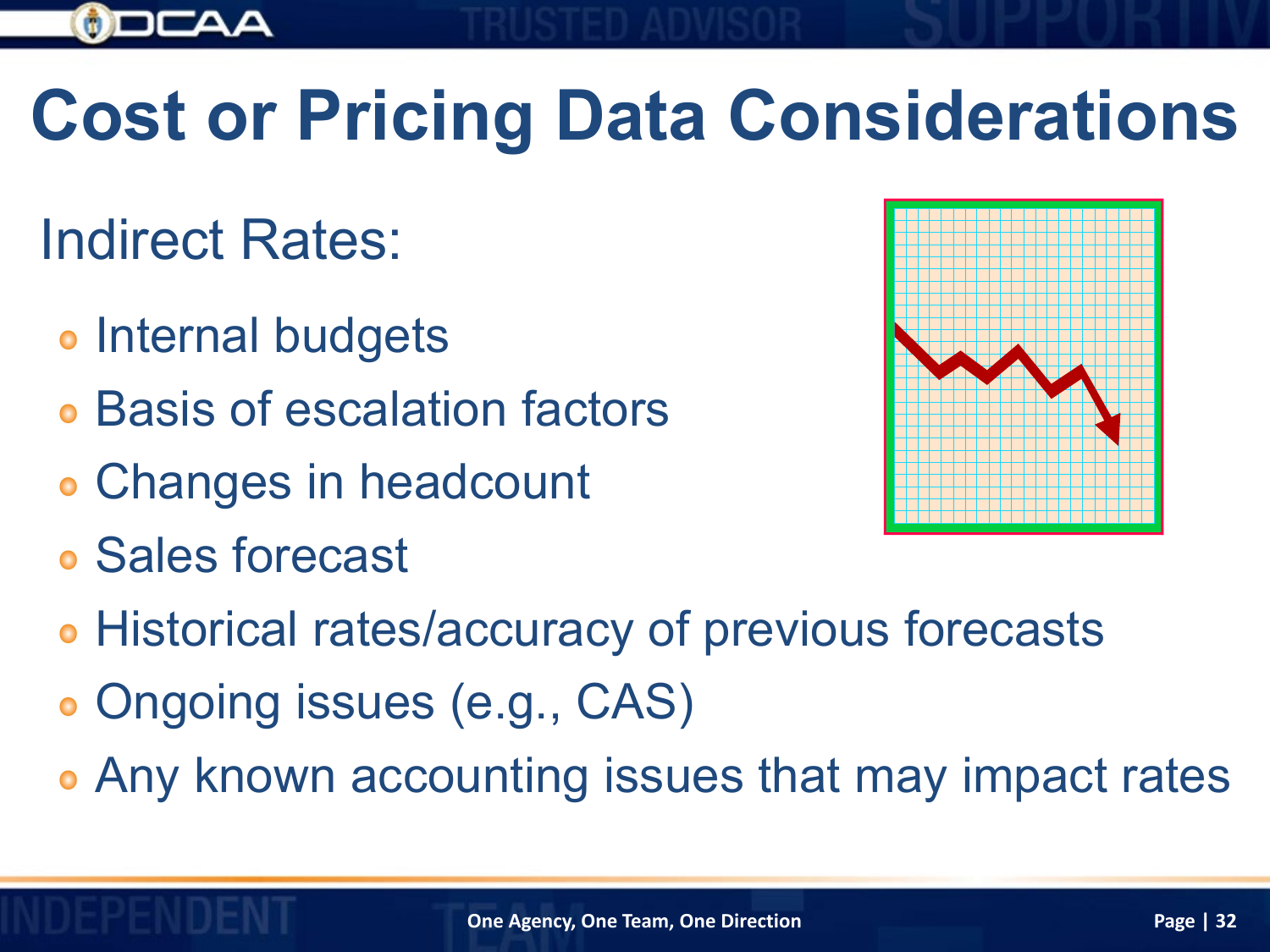

# **Historical Data**

Estimates based on historical data should consider:

- Learning efficiencies
- **Prior non-recurring costs**
- Escalating/diminishing costs  $\bullet$
- Representative/Non-representative aspects of  $\bullet$ historical cost used to estimate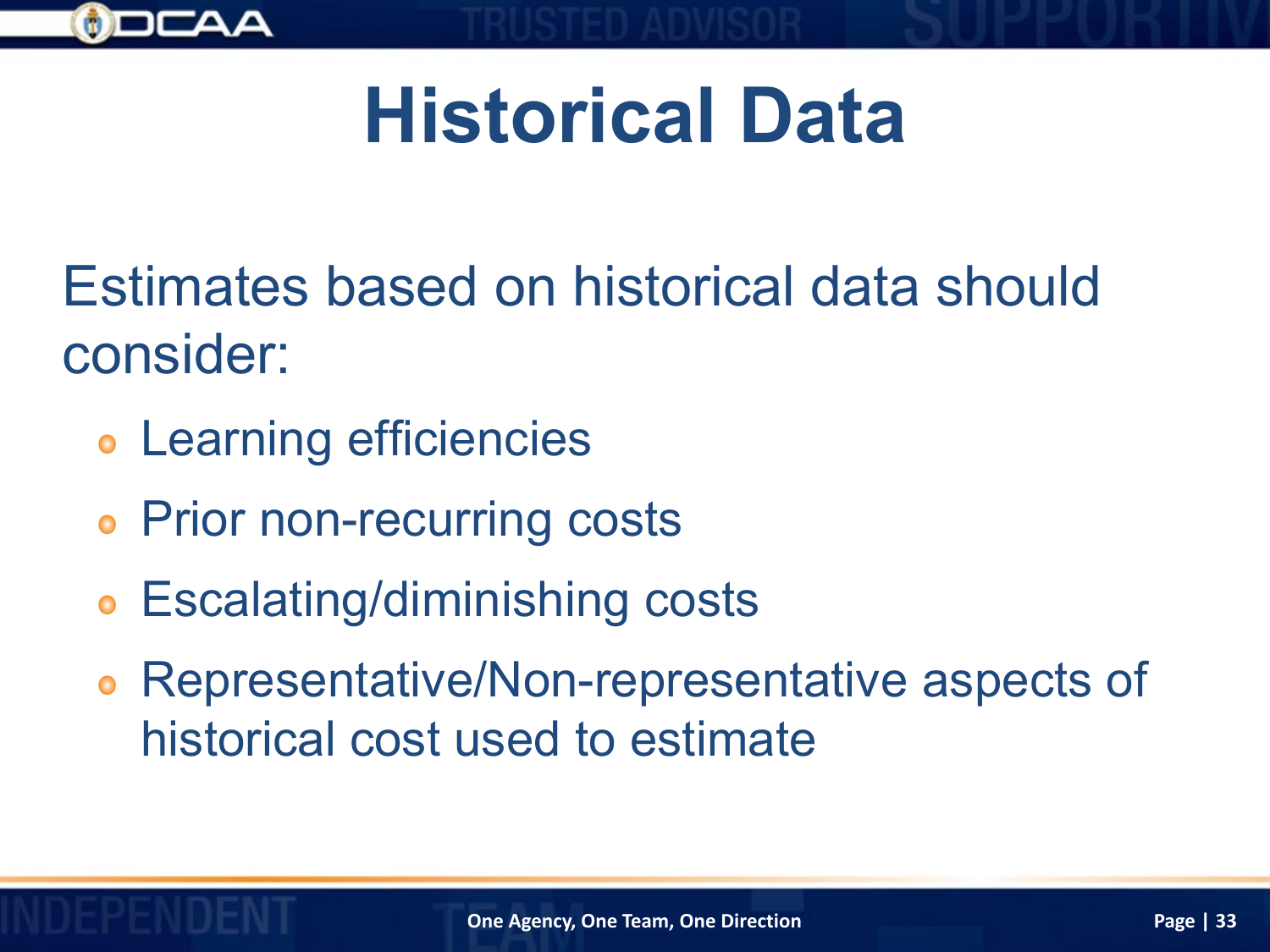

### **Unallowable Costs**

**Ensure proposed rates/costs exclude unallowable costs**

#### FAR 31.201-2

- Generally Accepted Accounting Principles (GAAP)  $\bullet$
- Allowable per FAR 31.205  $\bullet$
- Reasonable  $\bullet$
- Terms of the contract  $\bullet$
- Allocable  $\bullet$
- Cost Accounting Standards (CAS), if applicable  $\bullet$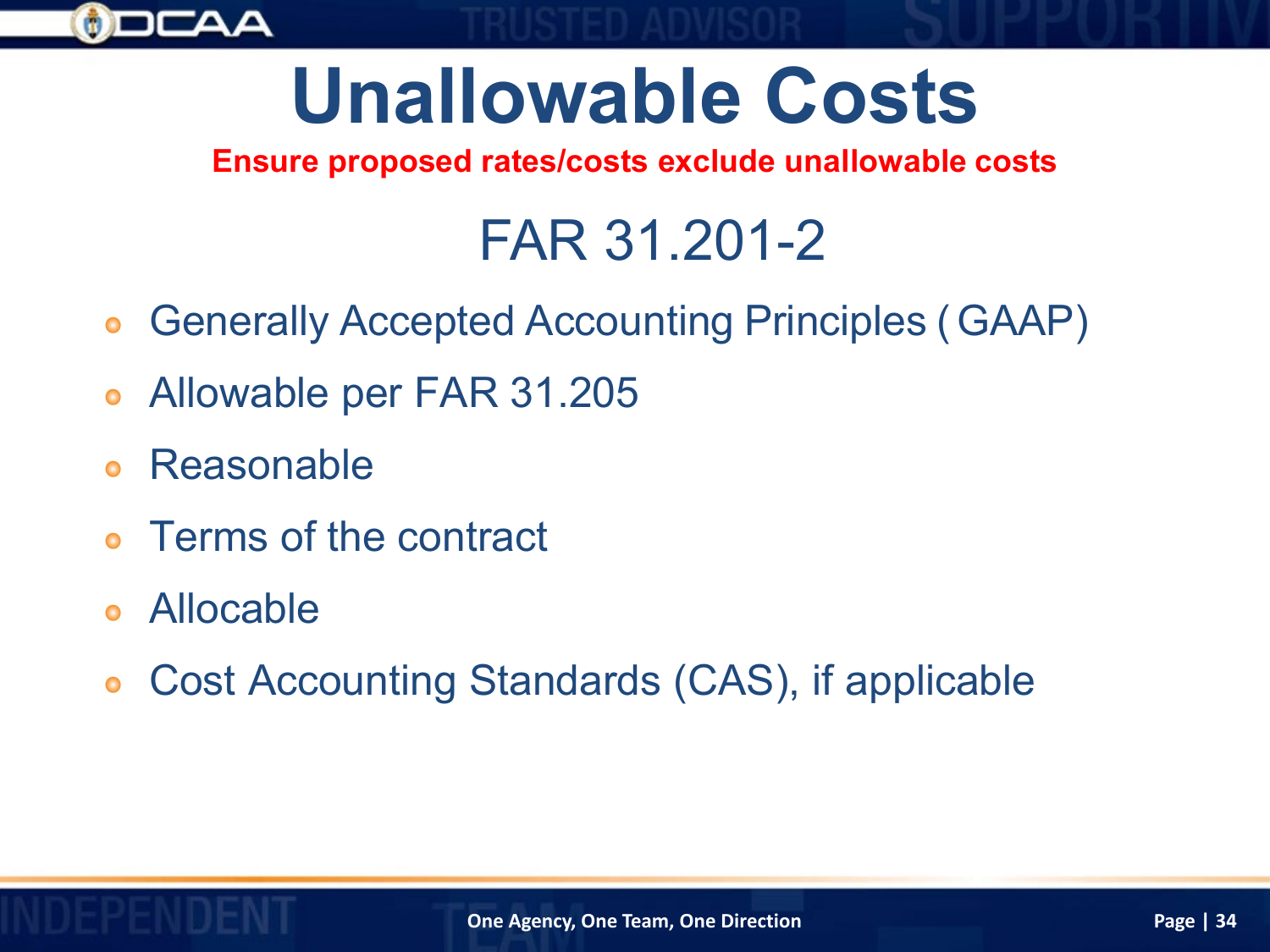

# **Common Deficiencies**

- Inadequate cost or pricing data
- Lack of/inadequate budgetary data
- Failure to perform subcontract analysis

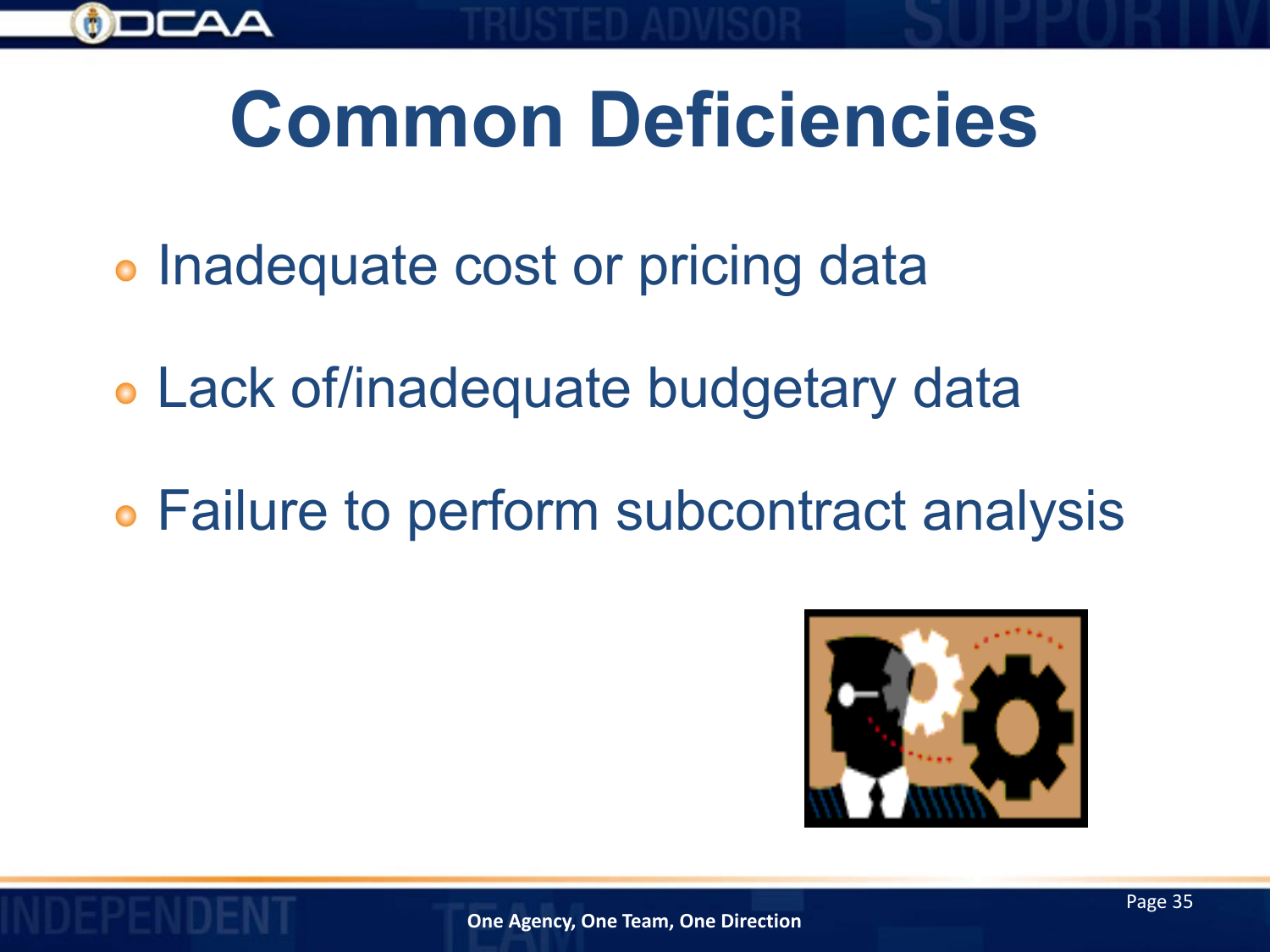

# **Wrap Up**

Pricing proposals should include the following:

- Cost or Pricing Data which supports all proposed costs
- Budgetary Data (or support for proposed indirect rates) for the entire period of performance
- Subcontract Analysis, if applicable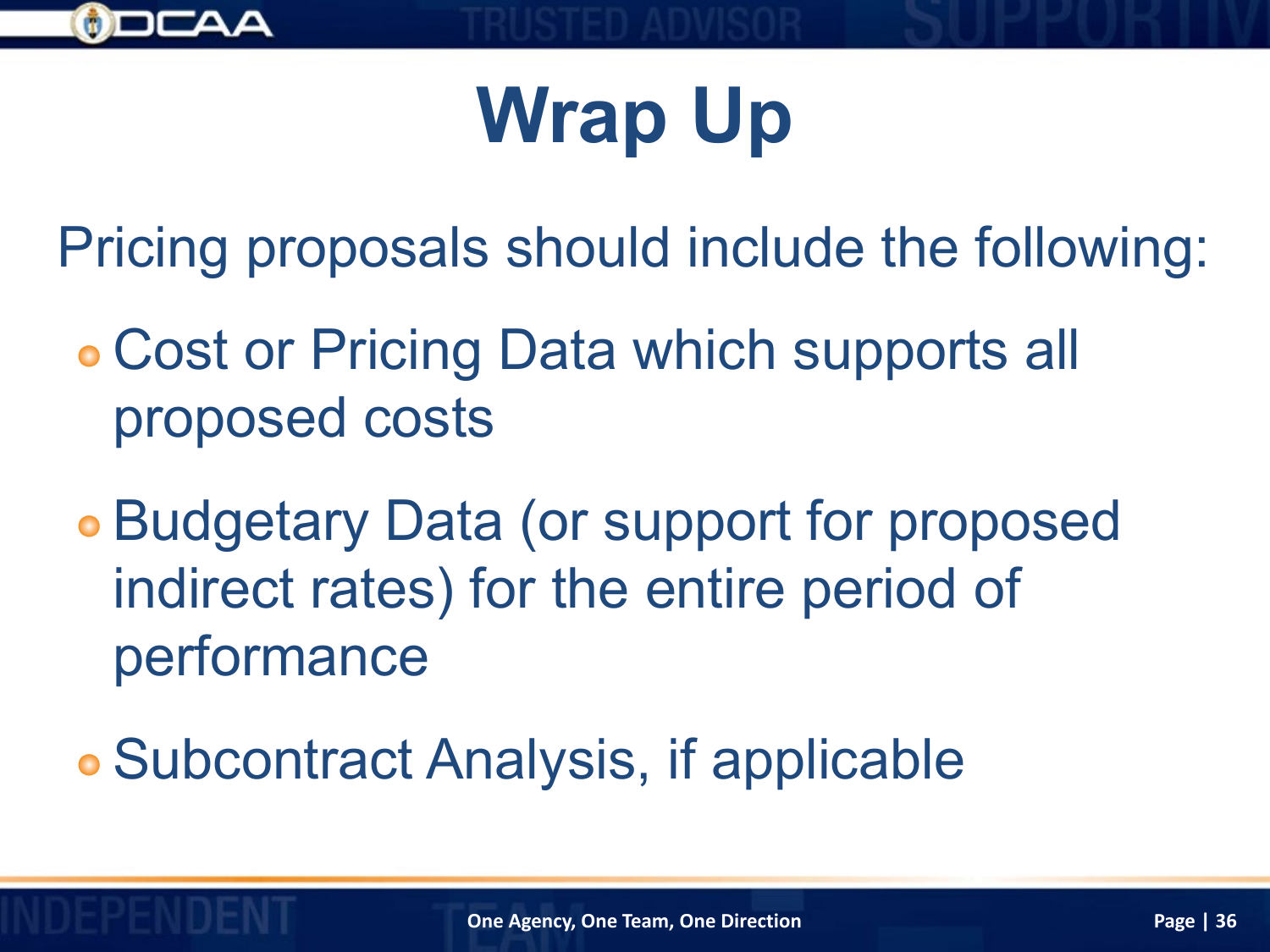

#### **Resources**

#### **DFARS**

- [http://www.acq.osd.mil/dpap/dars/dfarspgi/current/index.](http://www.acq.osd.mil/dpap/dars/dfarspgi/current/index.html) html
- DoD Proposal Adequacy Checklist  $\bullet$
- FAR
	- <https://www.acquisition.gov/browsefar>  $\bullet$
- DCAA
	- [www.dcaa.mil](http://www.dcaa.mil/)
	- Information for Contractors Manual  $\bullet$